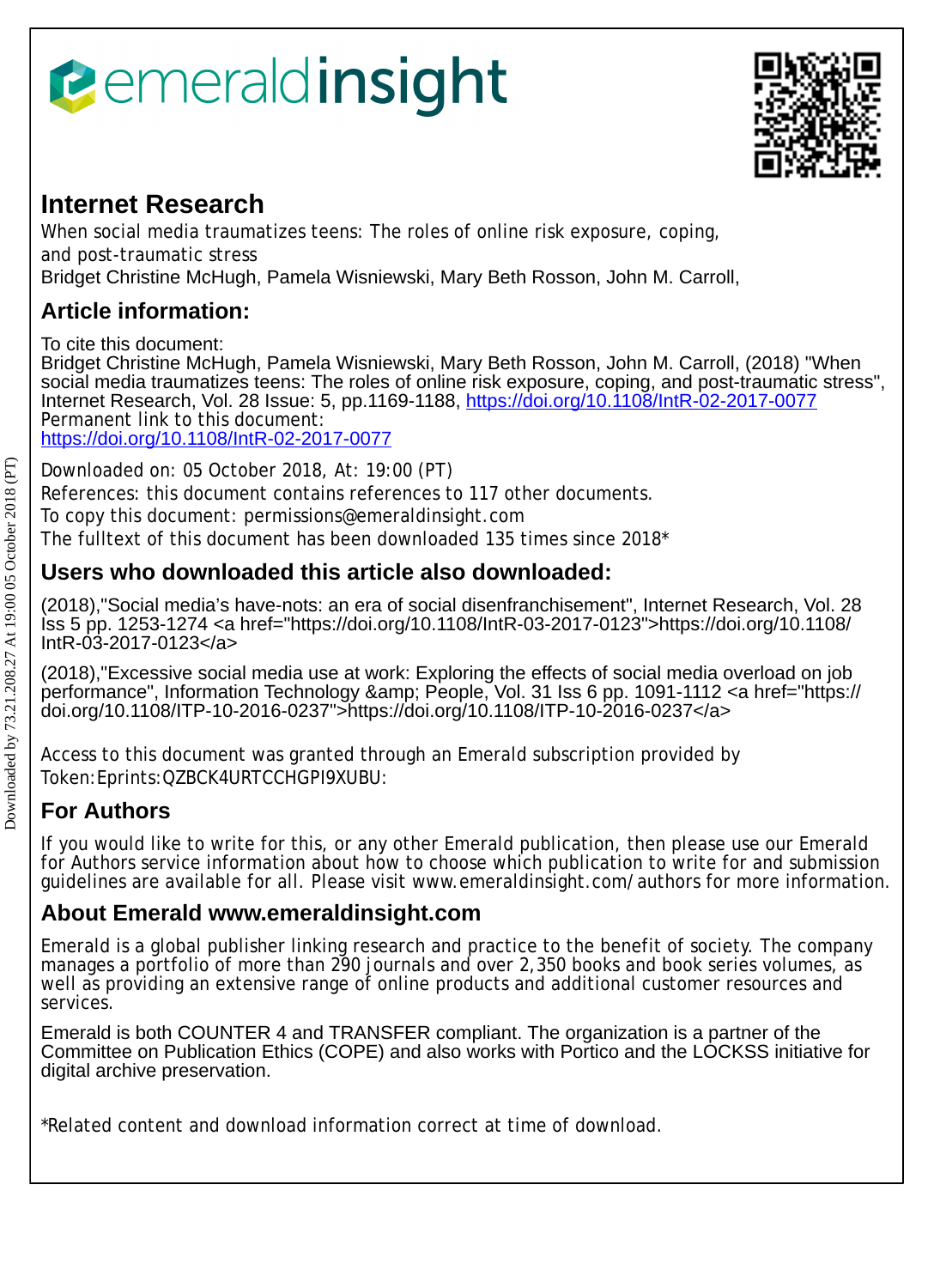# The roles of online risk exposure, coping, and post-traumatic stress

Bridget Christine McHugh

Department of Psychology, University of Central Florida, Orlando, Florida, USA Pamela Wisniewski Department of Computer Science, University of Central Florida,

Orlando, Florida, USA, and

Mary Beth Rosson and John M. Carroll

College of Information Sciences and Technology, Pennsylvania State University, University Park, Pennsylvania, USA

#### Abstract

Purpose – The purpose of this paper is to examine the extent to which negative online risk experiences (information breaches, explicit content exposure, cyberbullying and sexual solicitations) cause post-traumatic stress disorder (PTSD) symptoms in adolescents. The study also explores whether teens' short-term coping responses serve to mitigate PTSD or, instead, act as a response to stress from online events.

Design/methodology/approach – The study utilized a web-based diary design over the course of two months. Data were analyzed using hierarchical linear modeling with repeated measures.

Findings – The study confirmed that explicit content exposure, cyberbullying and sexual solicitations (but not information breaches) evoke symptoms of PTSD. Analyses also indicated that teens engage in active and communicative coping after they experience post-traumatic stress, regardless of risk type or frequency.

Practical implications – The authors found that teens took active measures to cope with online risks soon after they felt threatened (within a week). Actively coping with stressful situations has been shown to enhance adolescent resilience and reduce long-term negative effects of risk exposure. If these early coping behaviors can be detected, social media platforms may be able to embed effective interventions to support healthy coping processes that can further protect teens against long-term harm from exposure to online risks.

**Originality/value** – This is the first study to examine situational PTSD symptoms related to four types of adolescent online risk exposure within the week exposure occurred. By applying two competing theoretical frameworks (the adolescent resilience framework and transactional theory of stress), the authors show empirical evidence that suggests short-term coping responses are likely a stress reaction to PTSD, not a protective factor against it.

Keywords Coping, Post-traumatic stress disorder, Cyberbullying, Online privacy, Online safety, Online sexual solicitation

Paper type Research paper

#### 1. Introduction

Most adolescents use social media daily (Lenhart *et al.*, 2010), which necessitates an examination of the potential "dark side" of social media use for teens. Adolescent internet use has been associated with decreased well-being (Kraut et al., 1998), and excessive use has been tied to depression (Young and Rogers, 1998), anxiety (Dalbudak et al., 2013), aggression (Lim et al., 2015), and social isolation (Kraut et al., 1998). Teens who use social media and similar platforms excessively may also develop addictive behaviors (Balakrishnan and

This research was supported by the US National Science Foundation under Grant CNS-1018302. Any opinion, findings and conclusions or recommendations expressed in this material are those of the authors and do not necessarily reflect the views of the US National Science Foundation.

When social media traumatizes teens

### 1169

Received 23 February 2017 Revised 12 June 2017 23 October 2017 18 March 2018 10 April 2018 Accepted 3 May 2018



Internet Research Vol. 28 No. 5, 2018 pp. 1169-1188 © Emerald Publishing Limited 1066-2243 DOI 10.1108/IntR-02-2017-0077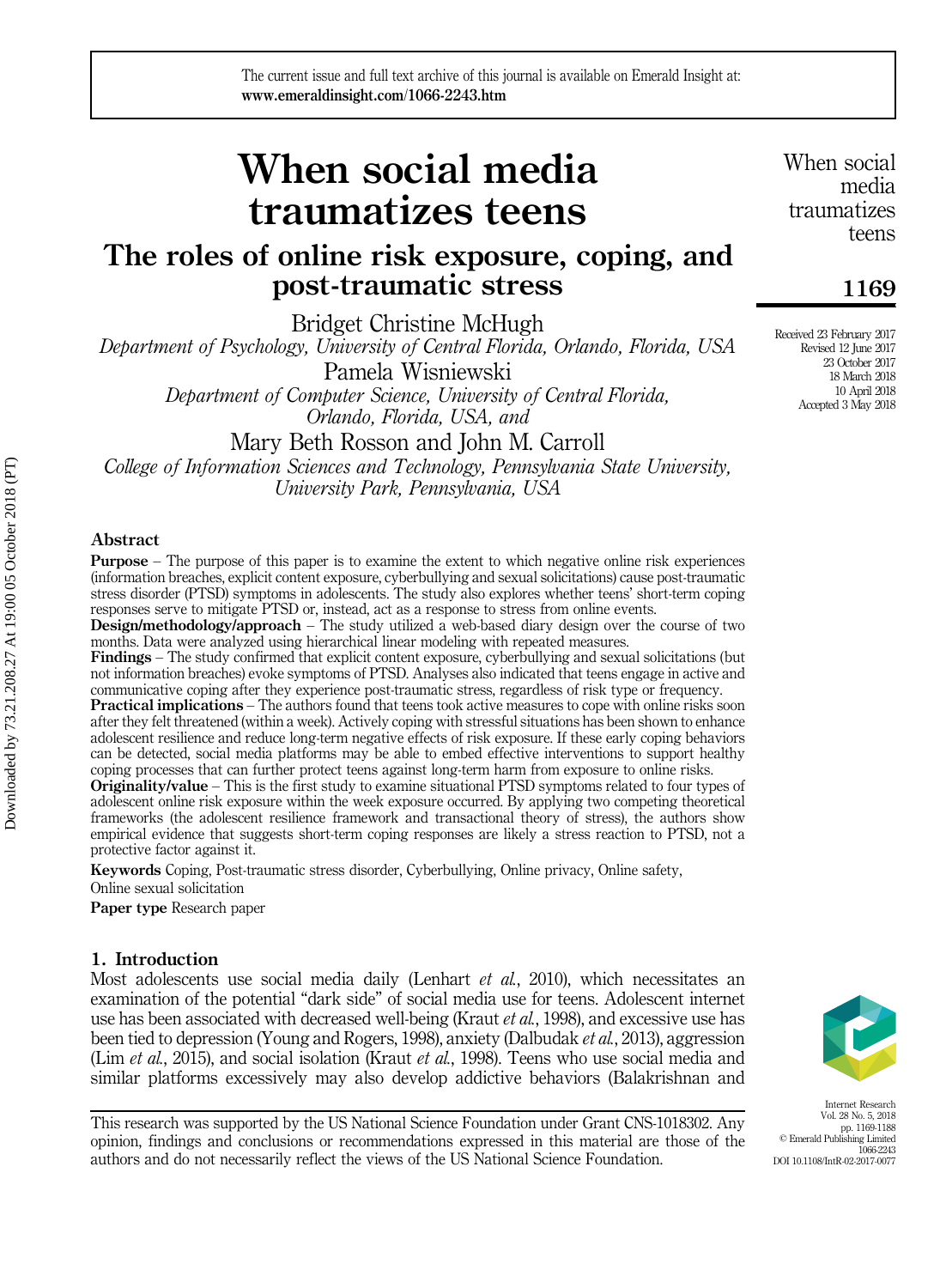Shamim, 2013), especially when they have fewer offline social ties (Yang et al., 2016) and suffer from social anxiety (Elhai *et al.*, 2018). These addictive behaviors often lead to poorer mental health (Xue et al., 2018) and an increased risk of identity theft via malicious profiles (Rose, 2011). Teens may also use social media to fulfill adverse gratifications such as voyeurism and exhibitionism (Mäntymäki and Islam, 2016). Negative effects of social media on mood have been related to the nature of teens' online interactions and viewing behavior (Lee *et al.*, 2015), suggesting that exposure to certain online risks may be detrimental to teens' developmental growth (Burk et al., 2014). This has led to concern over the emotional and psychological effects of risks teens encounter online, including sexual solicitations (Rice et al., 2015), privacy breaches (Berriman and Thomson, 2015; Berry, 2004), cyberbullying (O'Keeffe and Clarke-Pearson, 2011), and explicit content exposure (van Oosten, 2015). Although parents may restrict access to certain websites, this may still not shield them from online risks (Peters, 2006), as many risks teens encounter online occur on social networking sites (Mitchell et al., 2014). Given the pervasiveness of social media use among teens (Forsyth *et al.*, 2013), it is unrealistic to completely prevent online risk exposure. Thus, some researchers have shifted away from restricting teens' internet behaviors to addressing the risks that teens may inevitably encounter online, so that they can be resilient against them (Wisniewski et al., 2015).

Our study builds on this resilience-based perspective by conducting an "in-situ" two-month long diary study, which asked 75 teens to report their online risk experiences the week they occurred. This paper makes novel contributions to the adolescent online safety and risk literature in the following ways. First, we measure teens' episodic online risk experiences over a two-month period, as opposed to traditionally used cross-sectional approaches. Second, our diary prompts differentiated between four distinct types of online risks: information breaches, explicit content exposure, cyberbullying and sexual solicitations. Broadening our definition of online risks allowed us to compare across the four risk types and identify distinct differences regarding their effects. Third, when a teen reported experiencing an online risk event, we asked follow-up questions regarding how teens coped with each experience. Previous research has examined risk factors that lead to online risk exposure (Dredge *et al.*, 2014), but our study examines teens' coping behaviors in direct response to a particular risk event. Thus, the present study focuses on how teens' own actions rather than their circumstances shape their experience of online risk exposure. We are also the first to utilize a pre-validated psychological measure (the Child's Revised Impact of Event Scale or CRIES; Perrin et al., 2005) for measuring clinical post-traumatic stress disorder (PTSD) symptoms across all four online risk categories of episodic online risk occurrences.

Combined with the methodological rigor used in our study design, we also make significant contributions to theory by applying two competing theoretical models to our empirical data set, the resilience framework (Fergus and Zimmerman, 2005) and the transactional theory of stress (Lazarus, 1966), to show how coping responses exhibited soon after an online risk event are likely reactions induced by PTSD, not protective factors against PTSD. Finally, we discuss practical implications for information online safety policies and laws, as well as design implications for social media developers to help teens more effectively cope with the risks.

#### 2. Background: the dark-side of social media for teens

Our research examines the potential dark side of social media and online engagement for teens. Recent research has begun to illuminate the potential psychological effects of social media use, such as a detrimental impact on adolescent self-esteem (Kross et al., 2013), and increased risk for depression (O'Keeffe and Clarke-Pearson, 2011). Social media sites encourage users to present the most positive aspects of their lives (Krämer and Winter, 2008), leading to dissatisfaction via social comparisons (Coyne *et al.*, 2017) and "Facebook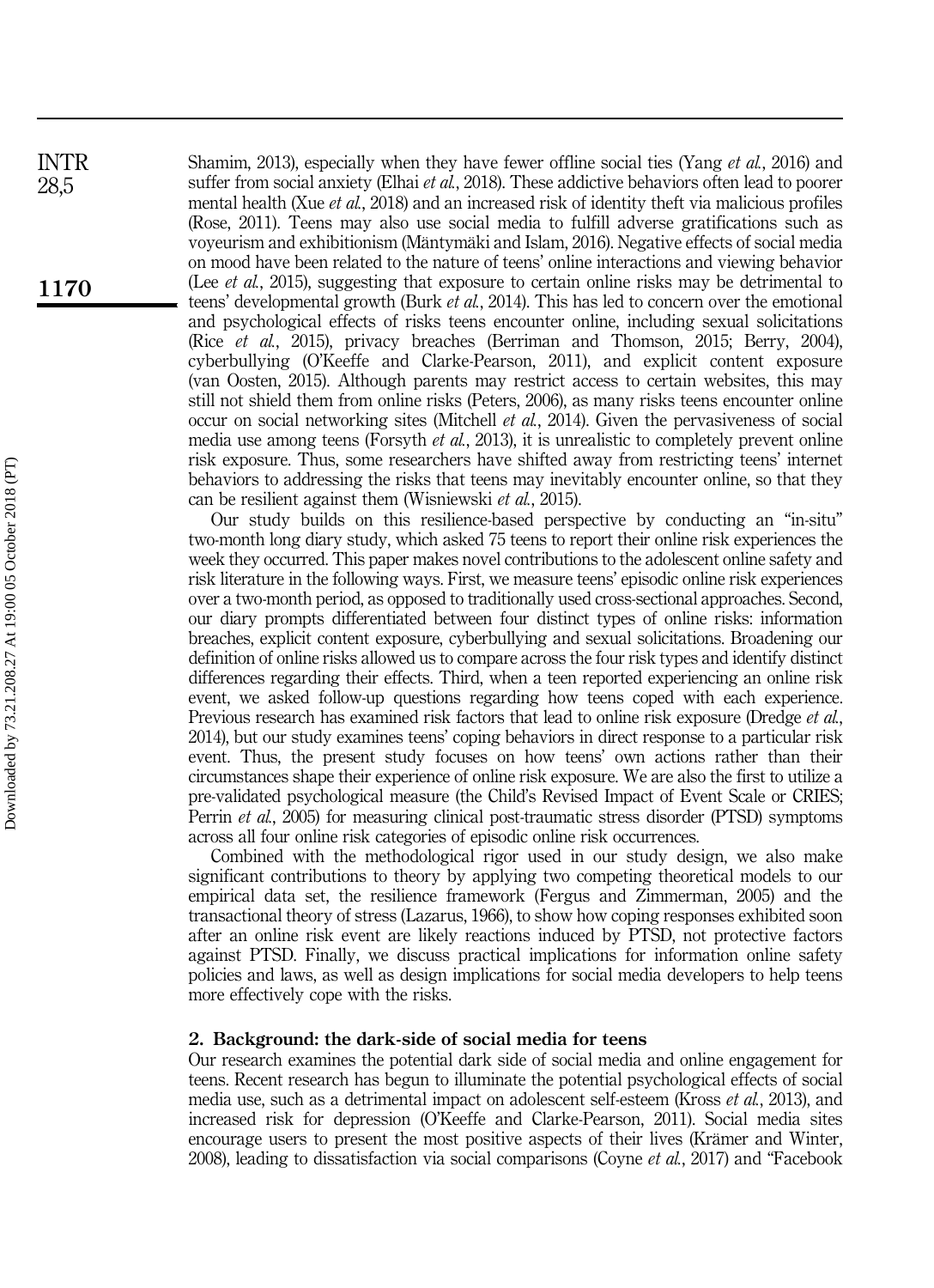depression" (O'Keeffe and Clarke-Pearson, 2011). Adolescents may even develop social media addiction after excessive use (Balakrishnan and Shamim, 2013). While such psychological effects of social media use may be fairly insidious, social media can also directly expose teens to a myriad of risky online situations. In the next section, we provide a review of the adolescent online safety and risk literature to delineate these online risks.

#### 2.1 A labyrinth of online risks

Drawing from the seminal work of Livingstone and Smith (2014), who differentiated between harmful content (e.g. explicit content exposure), contact (e.g. sexual solicitation and cyberbullying), and conduct (e.g. information breaches), we identified four primary categories of online risk from the literature: information privacy breaches, explicit content exposure, cyberbullying and sexual solicitations.

Though teens express concern about their privacy, they engage in behaviors that put them at risk for information privacy breaches (Barnes, 2006). Privacy concerns have little to no impact on adoption (Tan et al., 2012) and self-disclosure (Cheung et al., 2015) on social media sites. Privacy breaches often occur because of features included in social media sites, such as tagging other users without prior consent (Birnholtz *et al.*, 2017), automated geotagging (Albrecht and McIntyre, 2015) or other location-based features that may cause privacy concerns (Zhou, 2017). Social media also relies on users to self-report explicit content exposure and often has delayed and inconsistent enforcement of content policies (Crawford and Gillespie, 2016). Thus, teens may be exposed to images or videos that are overly violent (e.g. wars; De Choudhury et al., 2014), or content that contain self-harm and other immoral and illicit behaviors (Wisniewski *et al.*, 2016) that may be disturbing to young viewers (Boyd and Swanson, 2016). Meanwhile, the anonymity of social media may also put teens at risk for cyberbullying, while protecting bullies (Barlett *et al.*, 2016), and increasing the sense of fear and powerlessness of victims (Dooley *et al.*, 2009). There is also concern about sexual solicitations teens may receive from other social media users, such as peers asking for nude photos. Indeed, 7 percent of teens indicate they have sent a nude photo to someone (Ybarra and Mitchell, 2014). As many social media users are much older (Bogdanova et al., 2012), these sites also put teens at higher risk of sexual predation (Cano *et al.*, 2014).

#### 2.2 Gaps in the literature

Past studies examining adolescent online risks have often taken case-based (McCarty et al., 2011) or cross-sectional approaches that try to understand risk prevalence at a population level (Mitchell et al., 2011). Large-scale studies often ignore the context of risks, only collecting dichotomous "yes" and "no" responses as to whether or not teens experienced online risks "ever" (Gross, 2004). Further, with cross-sectional designs, data about risks are collected long after the incident occurred (the best case is usually "within the past year"; Jones *et al.*, 2013; Smith *et al.*, 2014). A common theme among the literature is that the research typically focuses on risk exposure, or one type of risk (typically cyberbullying) in isolation from all others, as opposed to what occurs after exposure (Pinter *et al.*, 2017).

Some recent research has focused on how teens cope after experiencing stressful events online (e.g. blocking cyberbullies; Orel *et al.*, 2015), especially on why teens select specific coping strategies for certain online risks, and how employing these coping strategies may increase resilience (Raskauskas and Huynh, 2015). Yet, studies on risk-coping tend to use more qualitative approaches, such as asking teens to self-report their emotional reactions (e.g. Nie and Erbring, 2000). To our knowledge, no other empirical studies have been conducted over time to measure all four types of episodic online risk experiences teens have on a weekly basis, nor have they systematically examined coping behaviors or PTSD in relation to these risks. Therefore, the novelty of our approach sets our research apart from what has been done in the past.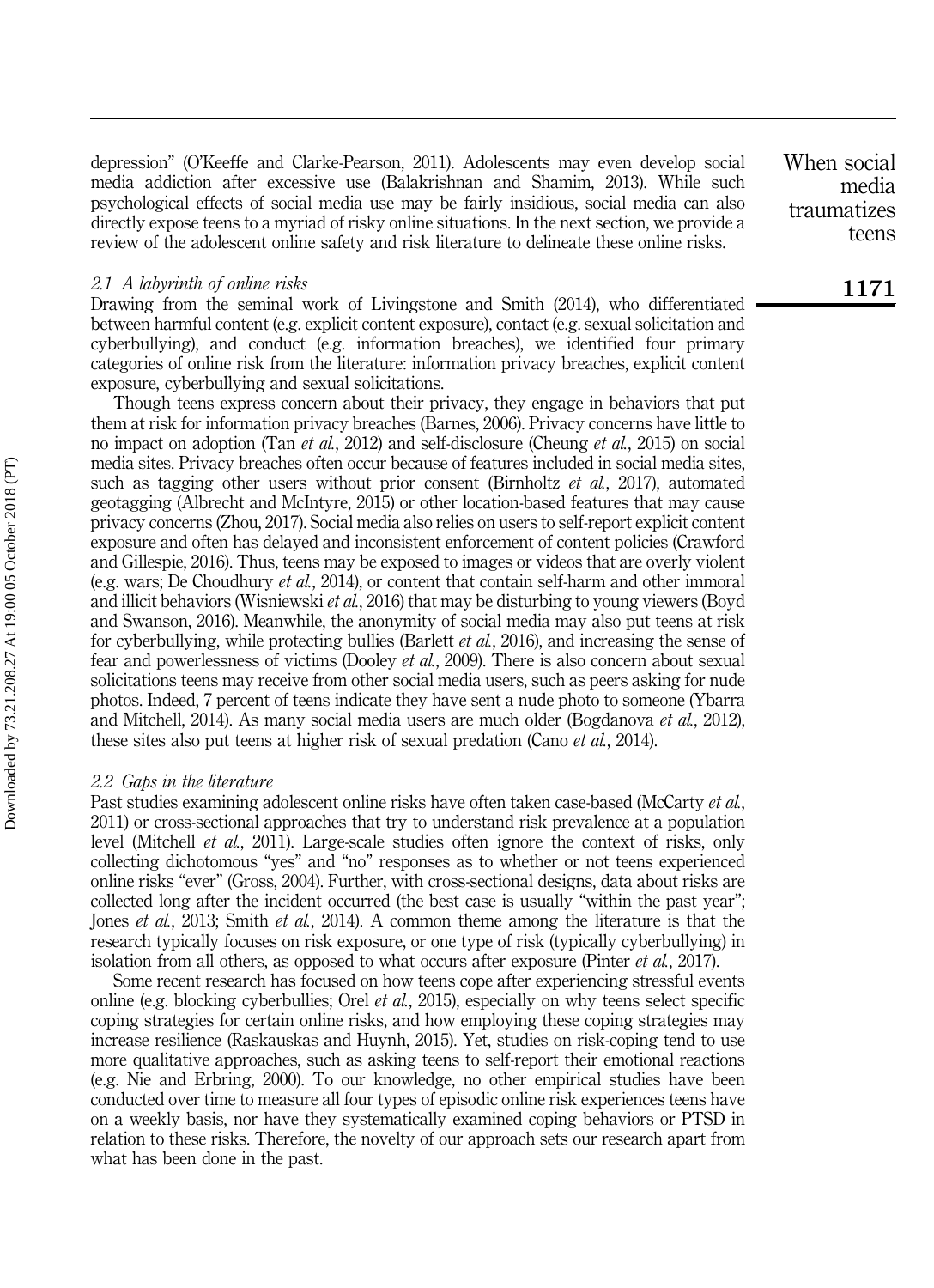#### 3. Application of theory and research framework INTR

3.1 Risk and adolescent resilience

Our work was initially motivated by Fergus and Zimmerman's (2005) framework for adolescent resilience. Resiliency is the ability to recover from an emotional trauma (Lazarus, 1966). Teens who are more resilient experience less severe and fewer emotions after an event (Kobasa, 1979). Resilience can be strengthened over time (McAllister and McKinnon, 2009). Depending on these risk and protective factors, teens may be less resilient, and therefore more likely to suffer negative outcomes of risk exposure including depression (Erdem and Slesnick, 2010) and delinquency (Glowacz and Born, 2015). Most previous research has focused on exposure itself and risk factors, not on the extent to which these risks actually cause emotional harm (Slavtcheva-Petkova et al., 2015; Livingstone and Smith, 2014) and tends to assume all risk exposure is harmful (Pinter et al., 2017). In contrast, our work specifically examines the relationship between online risk exposure and post-exposure symptoms of PTSD. Further, we apply two competing but relevant theories to better understand the role coping plays in this process. Our research framework is illustrated in Figure 1, and the constructs of our model are described below.

#### 3.2 Post-traumatic stress disorder

To differentiate between online risk exposure and harm, our work supplements resilience theory with research on PTSD. PTSD is a clinically diagnosable condition that arises from exposure to negative events. Unlike traumatization symptoms that are general and somatic (Briere and Elliott, 2003), PTSD is event-specific (Green et al., 1985). Risk type and individual factors influence the likelihood that PTSD will occur (Ozer et al., 2008). Symptoms include avoidance of reminders of a specific event, hyper-arousal in similar situations and intrusive thoughts about the traumatic event (Perrin *et al.*, 2005). PTSD has been associated with unwanted sexual solicitations (Fitzgerald *et al.*, 1997), bullying (Spence Laschinger and Nosko, 2015), and explicit content exposure (Clohessy and Ehlers, 1999) in offline contexts.

While some research has examined post-traumatic stress in online contexts, this research examined severe trauma related to cyberbullying (Ranney *et al.*, 2016) and online sexual exploitations (Wells and Mitchell, 2007) in specific high-risk contexts. For instance, Ranney et al. (2016) surveyed youth who sought out emergency medical services, while Wells and Mitchell (2007) surveyed mental health professionals who reported on patients who were being treated for problematic internet experiences. Other research examined PTSD



Figure 1. Research framework

Primary Appraisal Stage Secondary Appraisal Stage

1172

28,5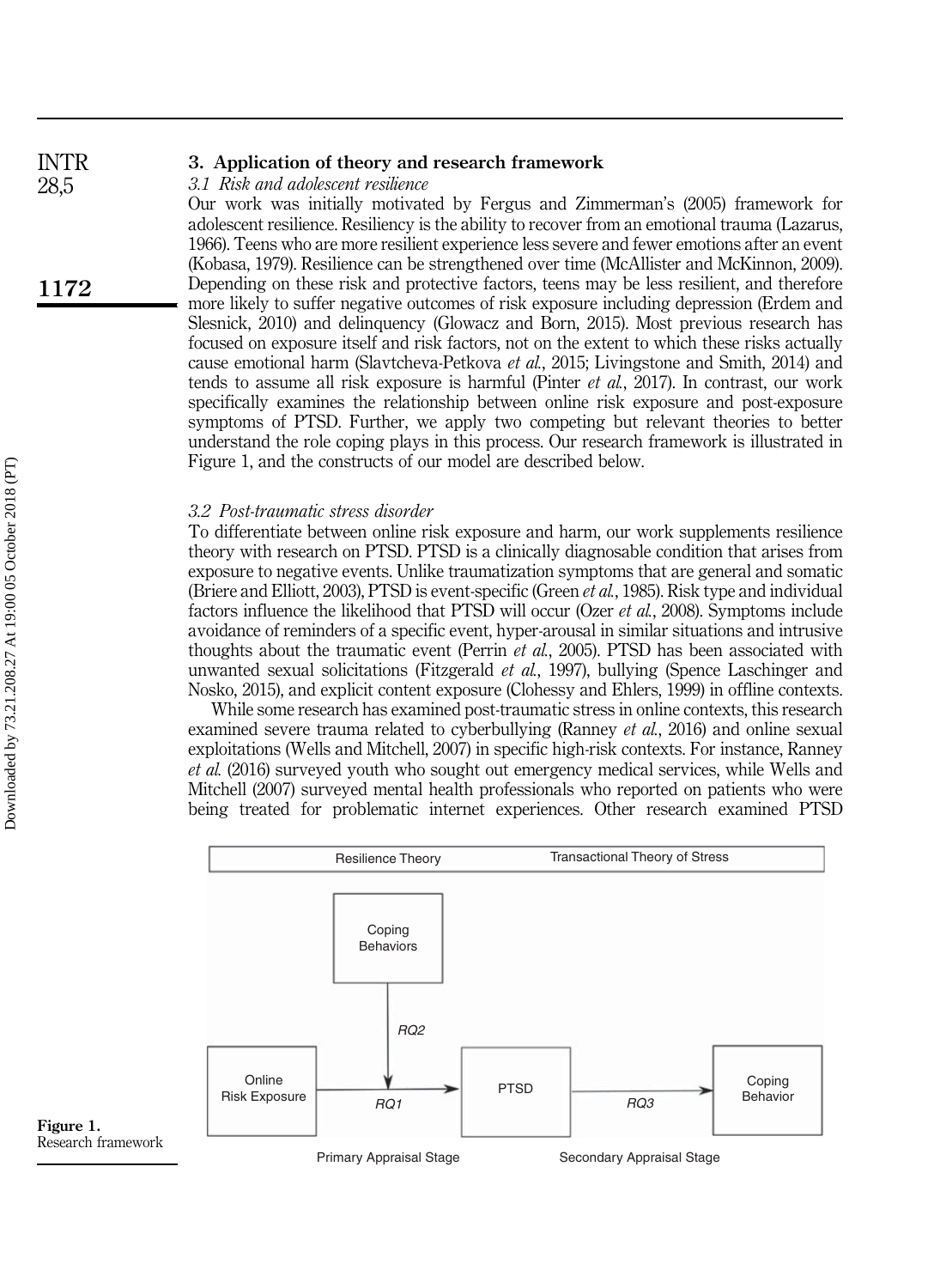symptoms resulting from cyberbullying in high-risk youth populations, such as within the LGBT community (Beckerman and Auerbach, 2014) and teens at high risk of psychosis (Magaud et al., 2013). Similarly, others who have studied online risks more generally tend to focus on risk prevalence (Mitchell *et al.*, 2011), or on severe online risks (e.g. cyber-sexual assault; Holladay, 2016), not risks typical teens encounter on a weekly basis. Since the association between PTSD and the frequency and type of risks teens encounter online is unclear, we must first examine whether these events are traumatic enough to warrant the need for resilience. Therefore, our first research question is:

RQ1. Is teen exposure to online risks associated with symptoms of PTSD?

#### 3.3 Adolescent risk-coping

The resilience framework also suggests that the negative outcomes of traumatic events may be mitigated by various protective factors. For instance, teens who have supportive mentoring relationships (Hurd and Zimmerman, 2010) experience significantly less stress and a quicker recovery period than other teens exposed to the same situation (Fergus and Zimmerman, 2005). Thus, teens with protective resources have better outcomes following a negative event (Cline *et al.*, 2014), as well as lower anxiety and depression (Anyan and Hjemdal, 2016) than other teens who have been exposed to the same risks. Protective factors are usually framed as external to the individual (e.g. social support; Fergus and Zimmerman, 2005). However, resilience theory also posits that teens's own internal *assets*, or personal traits, can promote resiliency and may also protect against the negative effects of risk exposure. While the effect of teens' external resources on outcomes of risk exposure have been studied in the past (Hinduja and Patchin, 2008), research on teens' assets have rarely been applied to online risk exposure, and only to certain online risks (Orel *et al.*, 2015; Raskauskas and Huynh, 2015).

Coping is one of the most commonly studied assets exhibited by teens (Wills *et al.*, 1996). Coping behaviors can be active (i.e. actions to remove a stressor; Carver *et al.*, 1989), passive (i.e. avoiding a stressor; Connor-Smith and Flachsbart, 2007), or communicative (i.e. talking about the stressor; Saunders *et al.*, 2016). Coping has a strong protective effect against PTSD symptoms (Clohessy and Ehlers, 1999). While the protective effects of coping are well established (Wills *et al.*, 1996), there is little research on the protective effects of adolescent risk-coping behaviors within online contexts. Since the relationship between resilience and online risk-coping is under-studied, we ask the following research question:

RQ2. (Resilience theory): Do coping behaviors moderate the relationship between online risk exposure and PTSD symptoms?

Note that in our case,  $RQ1$  is a prerequisite for answering  $RQ2$  because a moderating relationship implies that there is a significant, direct relationship between online risk exposure and PTSD that requires mitigation from online coping.

#### 3.4 Transactional theory of stress as an alternative

There is a lack of clarity in the literature as to whether coping is primarily a protective asset that insulates teens from harm resulting from risk exposure (Wills *et al.*, 1996) or if coping is primarily a response to stress from a situation (Lazarus, 1966). To empirically test these competing theories, we also frame coping using the transactional theory of stress (Lazarus, 1966), which takes a broader view of the antecedents and outcomes of negative life events. While the resilience framework views risk in terms of antecedents (assets and resources), moderation effects (protective factors), and negative outcomes (e.g. PTSD), the transactional theory of stress (Lazarus, 1966) suggests multiple stages of risk assessment marked by appraisals of the event. In the primary appraisal stage, when the victim is experiencing a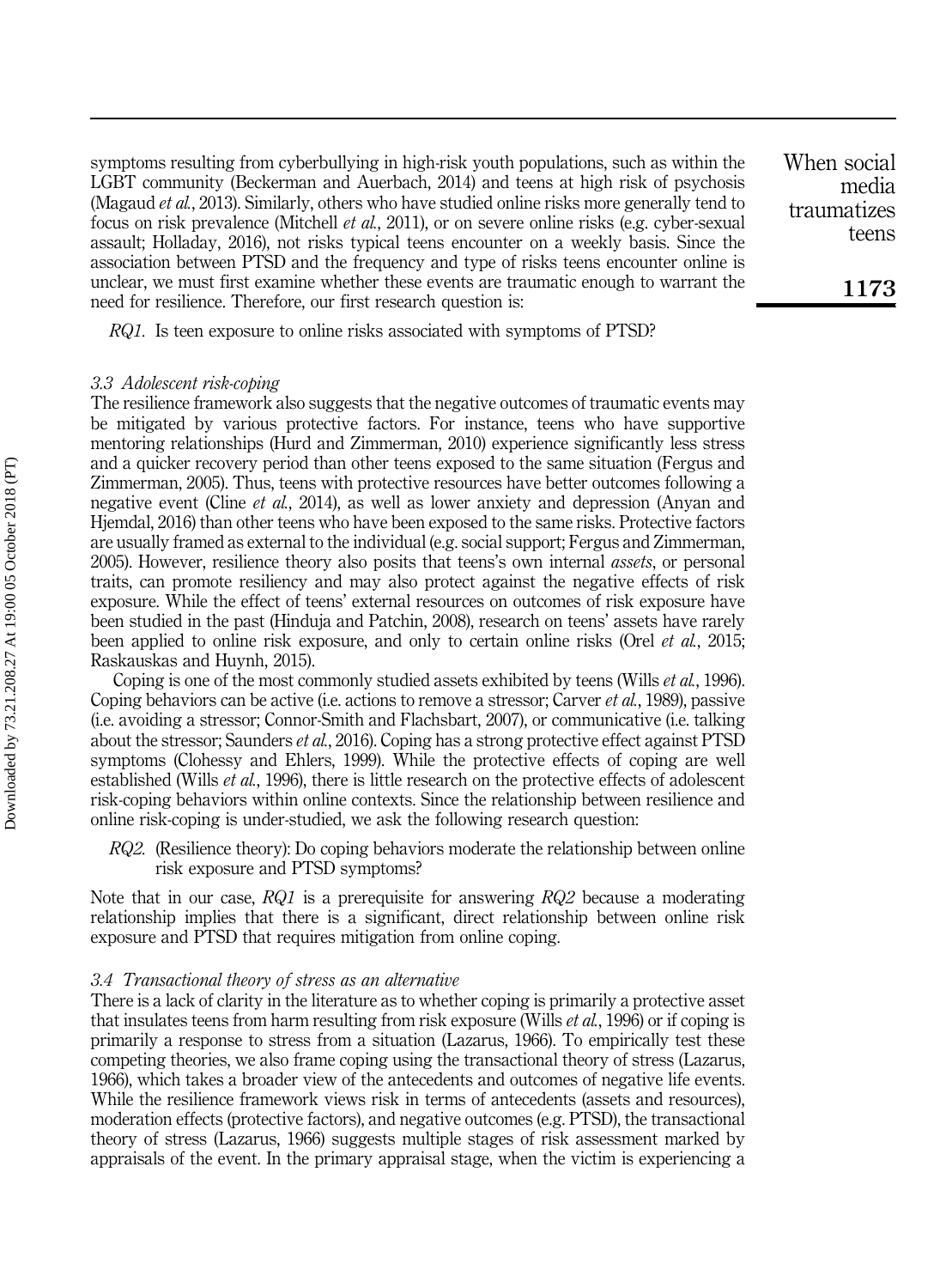stressful event, the individual determines the potential for harm, while experiencing their initial emotional and behavioral reaction. In the latter stage, individuals form a secondary appraisal, evaluating their stress levels and responding with coping behaviors (Folkman et al., 1986). Thus, the transactional theory of stress (Lazarus, 1966) proposes that coping may occur in response to negative emotional outcomes. As such, coping may be a response to PTSD, as documented in offline contexts (Coyne and Lazarus, 1980). Since the cross-sectional nature of previous online risk literature has not allowed for a systematic examination of coping behaviors in direct response to a specific risk event, an alternative research question examines the role of coping as a reaction to PTSD:

> RQ3. (Transactional theory of stress): Are coping behaviors exhibited soon after online risk exposure a direct response to (outcome of) symptoms of PTSD?

#### 4. Methods

#### 4.1 Diary study overview

We conducted a two-month web-based diary study of 75 teens (ages 13–17) who reported their online risk experiences each week. We used event contingent diary methods because this method yields more accurate information than retrospective self-report data in cross-sectional studies. Cross-sectional studies are susceptible to recall error that leads to inaccurate reports when collected long after an event has occurred, mainly because individuals are more likely to recall only the most salient (or traumatic) experiences that happened to them over the course of a year instead of more frequent but less memorable experiences (Gorin and Stone, 2001).

Teens were given a unique login to an online "Diary Dashboard" where they could view their past diary entries, as well as complete new diary entries over a rolling, eight-week period. Teens were reminded to complete or finish weekly diary entries via e-mail. Parental consent was required but parents were not given access to their child's diary portal to protect the teen's privacy. To account for whether communication with parents affected study outcomes, the measures for communicative coping (described below) included a question asking if teens spoke with their parents or a trusted adult. In general, communication between teens and parents during the study was low (Table I).

#### 4.2 Measures

Table I provides the psychometric properties and descriptive statistics for each construct in our model, along with each construct's definitions.

4.2.1 Teen online risk exposure. Each weekly diary entry included questions related to four online risk categories: information breaches; cyberbullying; sexual solicitations and explicit content exposure. The frequency of online risk exposure was reported using a five-point Likert scale  $(1 =$  never in that week,  $5 =$  six or more times that week). Participants could report no risks, a single risk type, or multiple risk types each week. It is important to note that risk experiences were measured across all online platforms, not tied to a specific social media site (e.g. Facebook). This design choice makes our results more generalizable to the true social ecologies' perspective of teen multi-platform use (Zhao et al., 2016) than if we had tied our study to one social media platform.

4.2.2 Teen coping behaviors. Participants indicated whether or not (e.g. yes or no) they engaged in various coping behaviors after reporting an online risk experience (Table I). The behaviors were based on items from previous surveys (Jia *et al.*, 2015; Livingstone *et al.*, 2010; Wisniewski et al., 2016). These studies unfortunately did not establish construct validity for the scales. To determine the structure of our coping checklist, exploratory factor analysis was used. Three factors aligned with risk-coping theories of active coping

1174

INTR 28,5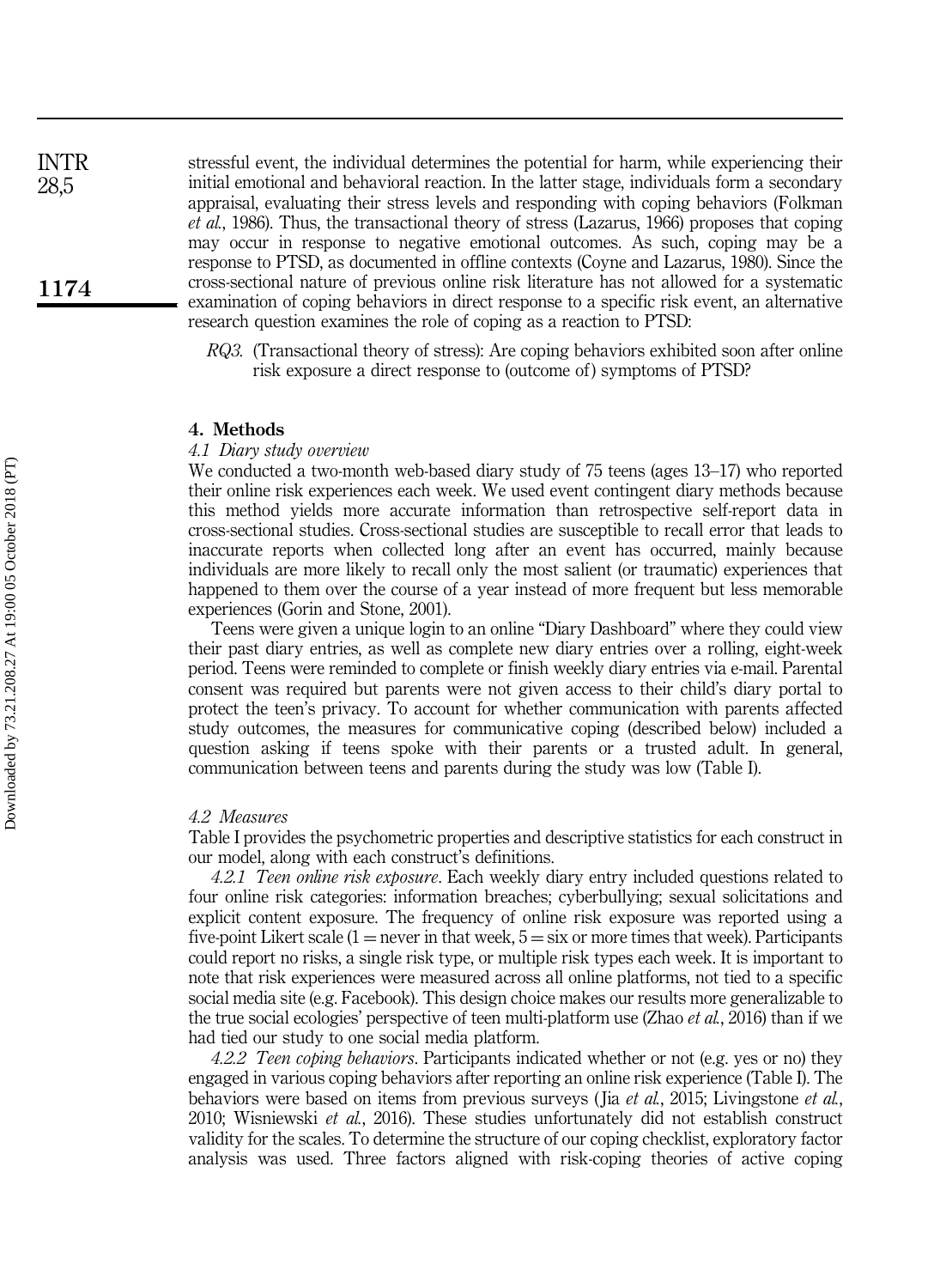| Post-traumatic stress disorder (PTSD) symptoms<br>Intrusion – unwanted thoughts, images, and feelings related to the event (Horowitz <i>et al.</i> , 1979)<br>Avoidance – active efforts to avoid thoughts or reminders of the event (Horowitz et al., 1979)<br>Arousal – heightened physiological arousal (Horowitz et al., 1979)                                                                                                                                                                                                                                                                                                    | $\alpha$<br>0.75<br>0.76<br>0.71 | $\boldsymbol{M}$ | <b>SD</b><br>1.82 0.89<br>1.86 0.91<br>1.59 0.72 | When social<br>media<br>traumatizes<br>teens                                                 |
|---------------------------------------------------------------------------------------------------------------------------------------------------------------------------------------------------------------------------------------------------------------------------------------------------------------------------------------------------------------------------------------------------------------------------------------------------------------------------------------------------------------------------------------------------------------------------------------------------------------------------------------|----------------------------------|------------------|--------------------------------------------------|----------------------------------------------------------------------------------------------|
| Online risk exposure<br>Information breaches – unwanted sharing of information or photos (Wisniewski et al., 2016)<br>Someone else shared your information or a photo of you that you didn't want them to post<br>You shared personal information or a photo of yourself that you later regretted sharing<br>You have been the victim of what you felt was an improper invasion of privacy or misuse of<br>your information in some other way                                                                                                                                                                                         | $\alpha$<br>0.70                 | $\boldsymbol{M}$ | <b>SD</b><br>1.24 0.30                           | 1175                                                                                         |
| Cyberbullying - deliberate, threatening or embarrassing online interactions (Wisniewski et al., 2016)<br>You were treated in a hurtful or nasty way online<br>Someone made rude or mean comments about you or threatened you in some way online<br>Someone tried to spread a mean rumor about you online<br>There are other types of negative and unwanted interactions that hurt your feelings, and made<br>you feel embarrassed, or unsafe                                                                                                                                                                                          | 0.97                             |                  | 1.29 0.49                                        |                                                                                              |
| Sexual Solicitations – sexual interactions or requests (Wisniewski <i>et al.</i> , 2016)<br>Someone you know sent you a sexual message ("Sexting")<br>Someone you know asked you to send them a sexual message, or a revealing or naked photo<br>of yourself<br>A stranger asked you to meet them offline<br>There are other types of sexually suggestive interactions that made you feel even a little                                                                                                                                                                                                                               | 0.72                             |                  | 1.25 0.48                                        |                                                                                              |
| uncomfortable<br>Explicit content exposure – voluntary or accidental viewing of pornographic, extremely violent,<br>or deviant online content (Wisniewski et al., 2016)<br>You saw online stories, images or videos that were pornographic (naked or sexual in nature)<br>You saw online stories, images or videos that contained excessive violence<br>You saw online stories, images or videos of illegal or deviant (morally questionable) behavior<br>You saw online content that promoted self-harm (such as eating disorders, cutting, suicide, etc.)<br>You saw other online content that made you feel uncomfortable some way | 0.69                             |                  | 1.24 0.30                                        |                                                                                              |
| Coping behaviors                                                                                                                                                                                                                                                                                                                                                                                                                                                                                                                                                                                                                      | KR-20                            | М                | <b>SD</b>                                        |                                                                                              |
| Passive coping – behaviors that deny or ignore the stressor (Carver et al., 1989)<br>I just ignored it and moved on<br>I hoped the problem would go away by itself                                                                                                                                                                                                                                                                                                                                                                                                                                                                    | 0.63                             |                  | 0.55 0.40                                        |                                                                                              |
| Active coping – behaviors that attempt to remove the stressor (Connor-Smith and Flachsbart, 2007)<br>I tried to fix the problem<br>I blocked the person or message<br>I changed filter or privacy settings                                                                                                                                                                                                                                                                                                                                                                                                                            | 0.73                             |                  | 0.30 0.33                                        |                                                                                              |
| I stopped using the internet for a while<br>Communicative coping – communicating about the stressor (Saunders et al., 2016)<br>I talked to a friend<br>I talked to a parent or trusted adult<br>I reported the problem to the proper authorities (school, police, website like Facebook, etc.)                                                                                                                                                                                                                                                                                                                                        | 0.65                             |                  | 0.26 0.32                                        |                                                                                              |
| <b>Notes:</b> $N = 222$ . Information breaches, cyberbullying, sexual solicitations and exposure to explicit content<br>items were measured on a five-point Likert Scale ranging from $1 = not$ at all that week, $2 = once$ that week,<br>$3 = 2-3$ times that week, $4 = 4-5$ times that week, $5 = 6$ or more times in that week. Coping items were<br>measured using a yes/no response option with $0 =$ no and $1 =$ yes. A value of 1 on the online risk exposure<br>scale indicates no risk events occurred. KR-20 = Kuder-Richardson 20; $\alpha$ = Cronbach's $\alpha$                                                       |                                  |                  |                                                  | Table I.<br>Psychometric<br>properties and<br>descriptive statistics<br>for model constructs |

(e.g. adjusting privacy settings); communicative coping (e.g. talking about the problem) and passive coping (e.g. ignoring the problem) emerged (Cohen and Lazarus, 1973; Lerner and Shanan, 1972). Reliability estimates using Kuder-Richardson 20 for active (0.73) and communicative coping were acceptable (0.65). Passive coping had lower reliability (0.63), but was still within the typical range for weekly diary data (e.g. Schmitz and Wiese, 2006). However, these reliability estimates may have been lower because the reliability of measures can often fluctuate during diary studies (Cranford et al., 2006). This appears to be the case with our study, as the reliability of measures in the pre-survey, which examined frequency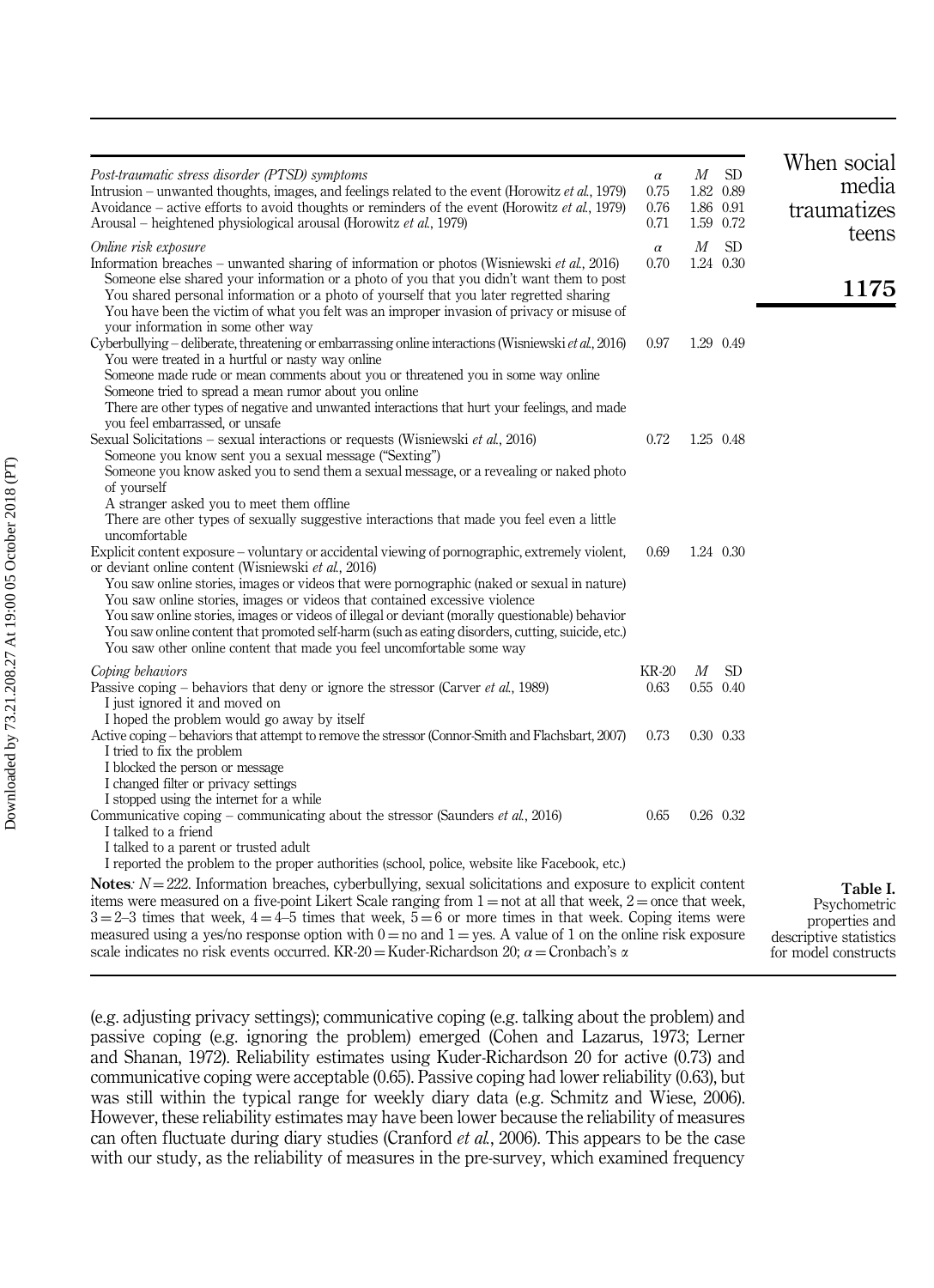over the last year, was much higher for passive coping (0.85), active coping (0.83), and communicative coping (0.91).

4.2.3 Post-traumatic stress disorder symptoms. Each time a teen reported that they had been exposed to an online risk, PTSD symptoms were measured using the CRIES-13 (Perrin et al., 2005). The CRIES-13 is a pre-validated measure of three types of clinical PTSD symptoms: arousal (e.g. hypervigilance), intrusion (e.g. persistent, unwanted thoughts about events), and avoidance (e.g. avoiding reminders of events) in relation to a particular adverse event (Giannopoulou et al., 2006).

#### 4.3 Data analysis approach

Analysis of repeated measures data must account for between-person's variance (i.e. portion of variations in PTSD due to differences between teens) and within-person's variance (i.e. portion of variations in PTSD for the same teen across weeks). Most of the variance in each dependent variable originated from within-person differences, as suggested by case one of the intraclass correlation coefficients (ICC (1)) calculated from the variance components (intrusion ICC (1) = 0.49, avoidance ICC (1) = 0.06, arousal ICC (1) = 0.01). As random coefficients modeling controls for within-person differences (Longford, 1994), we utilized this statistical technique to explore each research question through a series of models (Gräsbeck and Fellman, 1968). Following recommendations for random coefficients models, independent variables without a meaningful zero were grand mean centered (Hofmann and Gavin, 1998). We utilized SAS Enterprise 64's mixed procedure to calculate beta weights  $(\beta)$ and determined their significance using  *values for two-tailed tests of significance, with a* cutoff of 0.05 significance and 0.10 for marginal significance.

To answer RQ1, the effects of weekly online risk exposure on arousal, avoidance, and intrusion symptoms were examined in separate models. The week was included as a covariate to control for teens who reported fewer risks over time. RQ2 was examined by modeling the moderating effects of each coping type onto each PTSD dimension. Moderation was calculated by creating an interaction term. These interaction variables were generated by creating a new variable that consisted of the product of the two primary variables (i.e., frequency of online risk exposure and frequency of coping behaviors; see Table II) as recommended by the literature (Dalal and Zickar, 2012). For RQ3, we modeled each PTSD symptom as an independent variable with each type of coping behavior as a dependent variable.

#### 4.4 Recruitment and sample profile

Teens were recruited through over 700 organizations that served youth and through a contact list maintained by the university. Both teens and their parents consented to participate in the study. Participants were told they would receive a \$25 gift card for completing the pre-survey and up to \$50 on a gift card for completing all weekly diary entries and the post-survey. 98 teens registered and 75 completed the study. Since data collection was virtual, participants were not in a single location. Though most participants (74 percent) were from Pennsylvania, they were from different regions of Pennsylvania. The remaining participants were spread across twelve other states. Ages ranged between 13 and 17 ( $M = 14.79$ , SD = 1.30). The majority were 14 (31 percent), followed by 15 (21 percent), 13 (17 percent), 16 (17 percent), and 17 (13 percent). Participants were predominately female (63 percent) and Caucasian (73 percent; 13 percent African-American, 5 percent Hispanic, 3 percent Asian, and 5 percent Other). Only 1 percent of participants indicated that they did not go online every day or almost every day. Most teens (60 percent) were from two-parent households and many (56 percent) were from households with an income of \$60,000 or more.

1176

INTR 28,5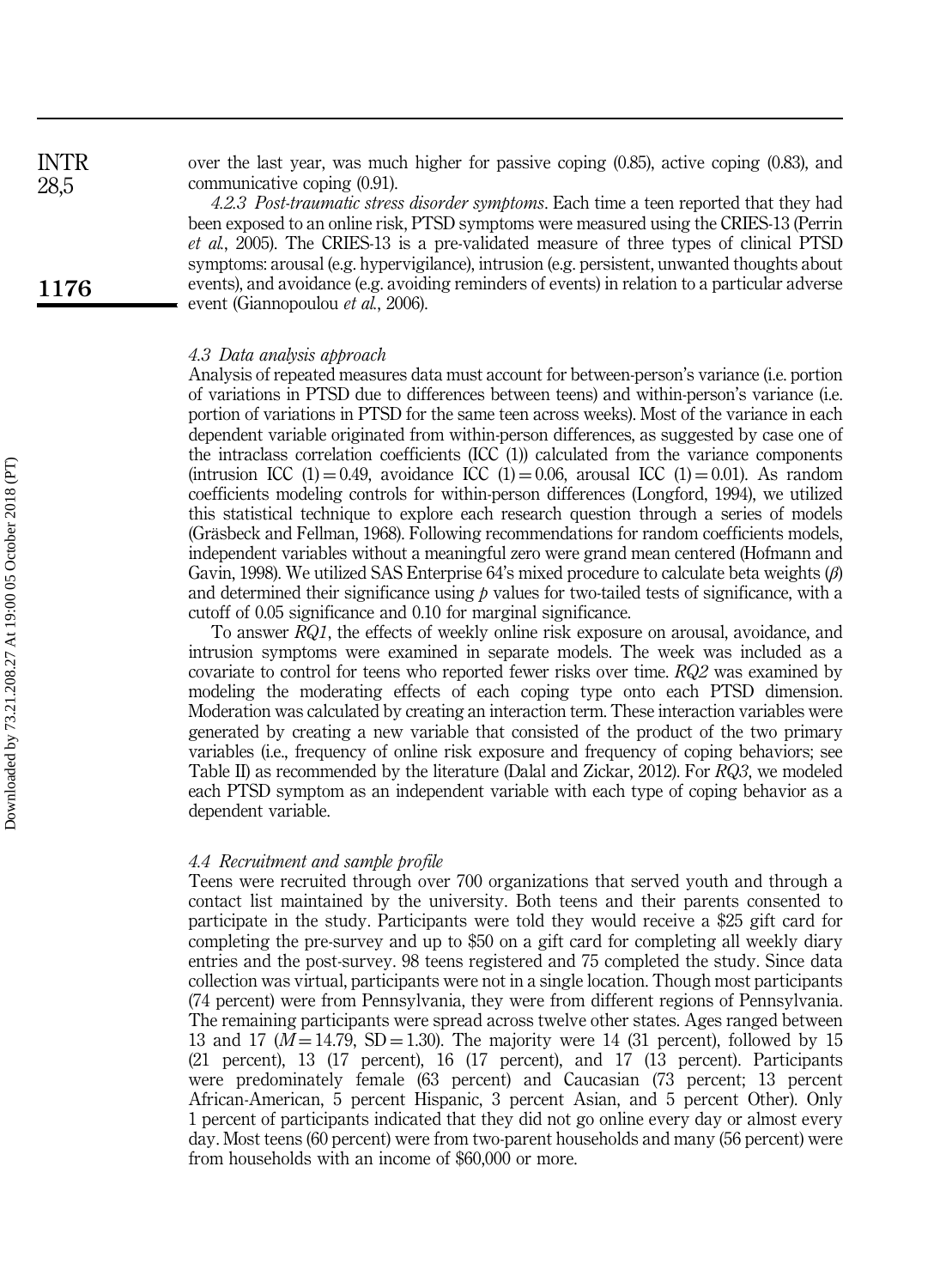|                                                                                                                                                     | $\overline{d}$                               | ρ                    | 55<br>Intrusion      |                                                         | $\overline{d}$              | Θ                                          | 59<br>Arousal                   |                                                                                   | $\overline{d}$                      | Avoidance                    | 59            |                                                                                                                                                                                                                                                                                                                                                                                                                                                                                                                          |
|-----------------------------------------------------------------------------------------------------------------------------------------------------|----------------------------------------------|----------------------|----------------------|---------------------------------------------------------|-----------------------------|--------------------------------------------|---------------------------------|-----------------------------------------------------------------------------------|-------------------------------------|------------------------------|---------------|--------------------------------------------------------------------------------------------------------------------------------------------------------------------------------------------------------------------------------------------------------------------------------------------------------------------------------------------------------------------------------------------------------------------------------------------------------------------------------------------------------------------------|
| Main effects of online risk<br>Explicit content exposure<br>Sexual solicitation<br>Cyberbullying<br>Information breach                              | 14.10ª<br>14.10ª<br>14.10ª<br>14.10ª         |                      | 0.11<br>0.11<br>0.03 | $1.20$<br>$2.52$<br>$-1.20$<br>$-0.92$                  | 20°<br>1120°<br>1120°       | 8885<br>8885                               | 등금결<br>이 그 국 3                  | $\begin{array}{c}\n 1.96\% \\ -0.67 \\ 2.37\% \\ -0.24\n \end{array}$             | ភ្នំ<br>ភូមិ មិន<br>ភូមិ មិន        | 9<br>9839<br>99              | 2335<br>2335  | $\begin{array}{c}\n 36 \\ 243 \\ 145 \\ 0\n \end{array}$                                                                                                                                                                                                                                                                                                                                                                                                                                                                 |
| Main effects of coping behavion<br>Active coping<br>Passive coping<br>Communicative coping                                                          | 16.40ª<br>16.40ª<br>16.40ª                   | ಸ್ತ ಪ್ರಜ             | 33<br>353<br>33      | $\begin{array}{c} 3.24***\\ 0.06\\ 1.20*** \end{array}$ | 26.30ª<br>26.30ª<br>26.30ª  | 010<br>010<br>011                          | ಕ್ಷ್ಣಾಕ್ಷ<br>ರಂ                 | $2.30***$<br>$-0.70$<br>$2.72***$                                                 | 20.80ª<br>20.80ª<br>20.80ª          | 338<br>103                   | ន ដូ<br>ខេត្ត | 4.83**<br>0.10<br>1.31                                                                                                                                                                                                                                                                                                                                                                                                                                                                                                   |
| <i>Interaction effects</i><br>Active coping interactions<br>Explicit content exposure<br>Sexual solicitation<br>Cyberbullying<br>Information breach | ិនី<br>១៩ភូមិ<br>១ និង                       | 33<br>333<br>33      | 2313<br>2313         |                                                         | re re re re<br>The re re re |                                            | 1588<br>1888                    |                                                                                   | 55.4.4<br>56.4.4.9<br>32.32         | 5855                         | 23336<br>2336 | $\begin{array}{l} \stackrel{3}{\cancel{5}} \stackrel{3}{\cancel{5}} \stackrel{4}{\cancel{5}} \stackrel{5}{\cancel{1}} \stackrel{5}{\cancel{2}} \stackrel{5}{\cancel{1}} \stackrel{1}{\cancel{2}} \stackrel{1}{\cancel{5}} \stackrel{1}{\cancel{5}} \stackrel{1}{\cancel{5}} \stackrel{1}{\cancel{5}} \stackrel{1}{\cancel{5}} \stackrel{1}{\cancel{5}} \stackrel{1}{\cancel{5}} \stackrel{1}{\cancel{5}} \stackrel{1}{\cancel{5}} \stackrel{1}{\cancel{5}} \stackrel{1}{\cancel{5}} \stackrel{1}{\cancel{5}} \stackrel{$ |
| Passive coping interactions<br>Explicit content exposure<br>Sexual solicitation<br>Cyberbullying<br>Information breach                              | $\frac{31}{21}$ $\frac{15}{4}$ $\frac{1}{4}$ | 오%요<br>2010년         | 2833<br>2833         | 적 81 표<br>우 구 구 구                                       | 10.13<br>10.23<br>14.14     | 그 <del>4</del> 8 8 9<br>- 구 수 수 구          | 그 8 18 <del>9</del><br>그 8 18 9 | အ<br>အဆို အ<br>၁ ၁ ၁ ၁<br>၁ ၁ ၂ ၁                                                 | $0.70$<br>$0.70$<br>$0.71$<br>$1.1$ | ns 25 25<br>이 이 이 이          | 2533<br>2533  | $-1.06$<br>$-2.17**$<br>$-0.82$<br>$-1.07$                                                                                                                                                                                                                                                                                                                                                                                                                                                                               |
| Communicative coping inter<br>Explicit content exposure<br>Sexual solicitation<br>Cyberbullying<br>Information breach                               | 9.<br>9. 8. 8<br>9. 9. 9. 9                  | 8직용<br>이 기준 X        | 83845<br>83845       | អគ្គរឺ<br>អគ្គរំ<br>ដូច អ្នក                            | 23.1ª<br>23.4ª<br>21.1ª     | 22년<br>23년                                 | 17888<br>1888                   | $\frac{3}{2}$<br>$\frac{3}{2}$<br>$\frac{1}{2}$<br>$\frac{3}{2}$<br>$\frac{1}{2}$ | ឌី ភូ <sub>មី</sub><br>2 ភូមិ ភូមិ  | 8988                         | 원숭학<br>성승     | $\begin{array}{c} 1.5 \\ 3.03 \\ 0.51 \\ 1.01 \end{array}$                                                                                                                                                                                                                                                                                                                                                                                                                                                               |
| for each risk type and each coping type. $\Delta D$ = change in deviance. <sup>a</sup> Adequate model fit<br>n co<br>Notes: Main effects of eac     | mg typ                                       | were tested together |                      | le model i                                              | each P                      | * $p < 0.10$ ; ** $p < 0.05$ ; *** $p < 0$ |                                 | ype. Interactions were tested                                                     |                                     | arate models, which included |               | am effect                                                                                                                                                                                                                                                                                                                                                                                                                                                                                                                |

Table II. Main effects and interaction effects of risk frequency and coping behaviors on PTSD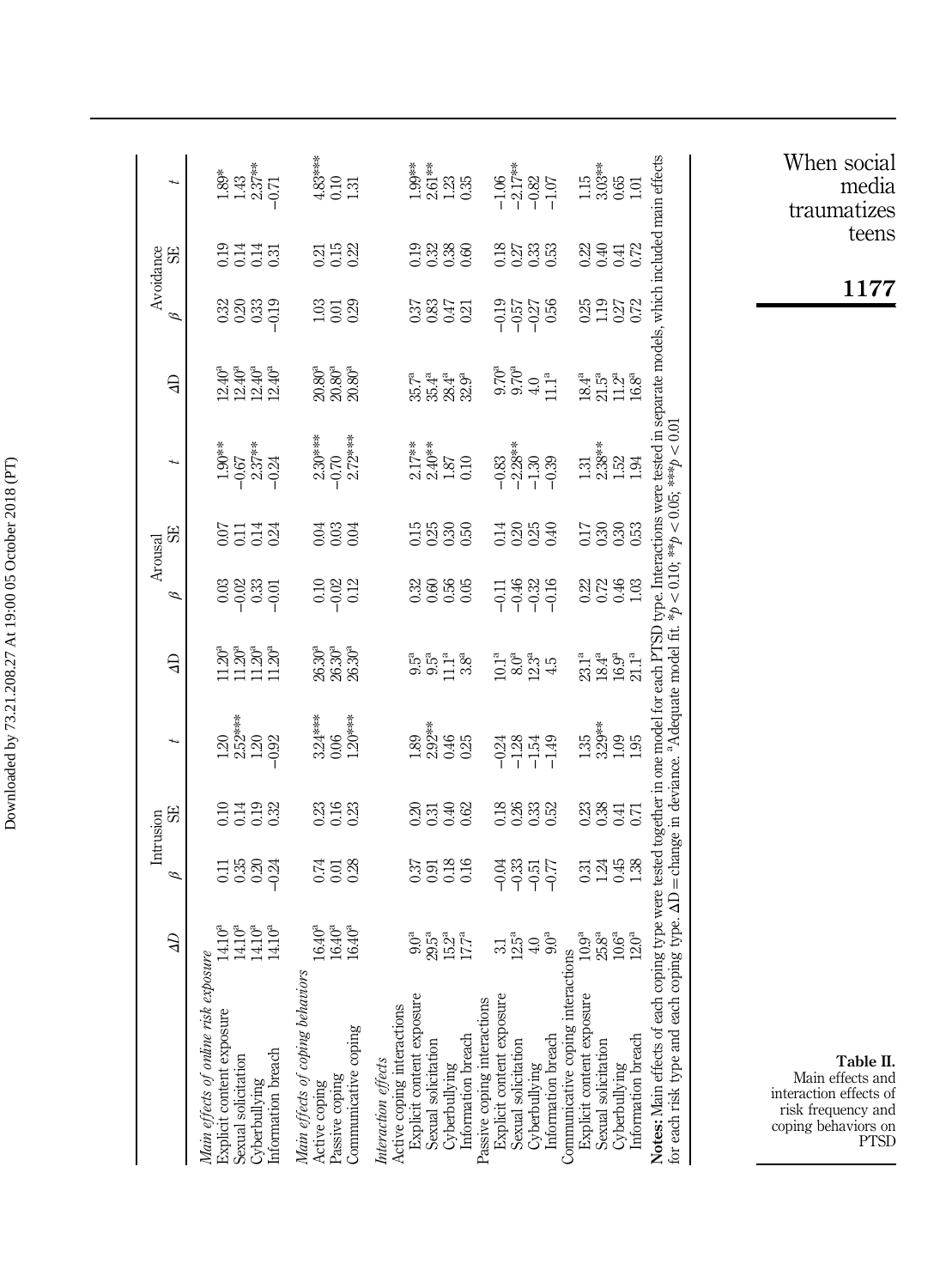28,5

1178

#### 5. Results

#### 5.1 RQ1: effects of online risk exposure on PTSD

Teens reported 222 online risk events (there were weeks when a teen would report experiencing no online risk events, and therefore did not fill out the CRIES that week). Explicit content exposure was the most common risk type (62 percent; information sharing  $=$  15 percent, cyberbullying  $=$  11 percent, sexual solicitation  $=$  11 percent). While PTSD scores tended to be low (Table I), there were still teens that reported having symptoms, as the maximum score was also high across symptoms (4.75 for intrusion, 4.80 for arousal, and 5.00 for avoidance on a scale of 1 to 5). Indeed, 36.40 percent of online risk incidents resulted in clinically diagnosable PTSD (based on the cutoff score of 17 for the CRIES-13; Yule, 1998). The number of coping techniques reported on the coping behaviors checklist varied across events (active coping  $M = 0.30$ , SD = 0.33; passive coping  $M = 0.55$ , SD = 0.40; and communicative coping  $M = 0.26$ , SD = 0.32).

Fit statistics, beta weights, and significance for models testing RQ1 are provided in Table II, Part A. Please note that, based on recommendations for assessing fit for hierarchical linear modeling (Snijders and Bosker, 1994), we used change in deviance to determine if each model had adequate fit. To do this, we calculated the change in the deviance statistic when comparing the time-only model (e.g. the null model) to the final model, then used a chi-squared distribution to determine if the change in deviance was significant.

Changes in deviance from the time-only model indicated good fit, further suggesting that the frequency of online risk exposure explained variation in PTSD symptoms from week to week. Three online risk types were significantly associated with various PTSD symptoms. Explicit content exposure and cyberbullying led to significantly higher arousal symptoms, as well as marginally significantly higher avoidance symptoms. Sexual solicitation also led to significantly higher intrusion symptoms in teens. In fact, only information breaches had no significant effect on any dimension of PTSD.

#### 5.2 RQ2: coping behaviors as a protective factor (resilience theory)

For RQ2, we did not find evidence that coping behaviors served as a protective factor against PTSD symptoms (Table II, Part B.). There were significant effects, but these effects were contrary to resiliency theory and more consistent with the transactional theory of stress. Rather than reducing PTSD symptoms, main effects of coping behaviors on PTSD indicated that teens who engaged in higher than average coping behaviors experienced *more* PTSD symptoms, not *fewer* PTSD symptoms. Teens who engaged in more active coping reported more intrusion, avoidance, and arousal symptoms, while communicative coping also appeared to predict more intrusion and arousal symptoms. Thus, coping did not act as a protective mechanism to reduce PTSD, as suggested by RQ2.

#### 5.3 RQ3: coping behaviors as a stress response

RQ3 examined whether PTSD symptoms acted as antecedents to coping behaviors (Table III). Our models indicated PTSD did predict certain coping behaviors. Active coping behaviors significantly increased as all types of PTSD symptoms increased. Teens who experienced arousal symptoms also were more likely to engage in communicative coping. Passive coping was not significantly related to PTSD symptoms (Table III), though this could be due to the low internal consistency of the measure (Kuder-Richardson  $20 = 0.63$ ).

We also tested the interaction effects between coping behaviors and online risk exposure frequency to examine whether the association between coping and PTSD symptoms depended on the frequency of risks (Table II, Part C). These effects were also contrary to resilience theory, as coping behaviors were associated with more PTSD symptoms. Teens who engaged in a higher than average number of active coping behaviors tended to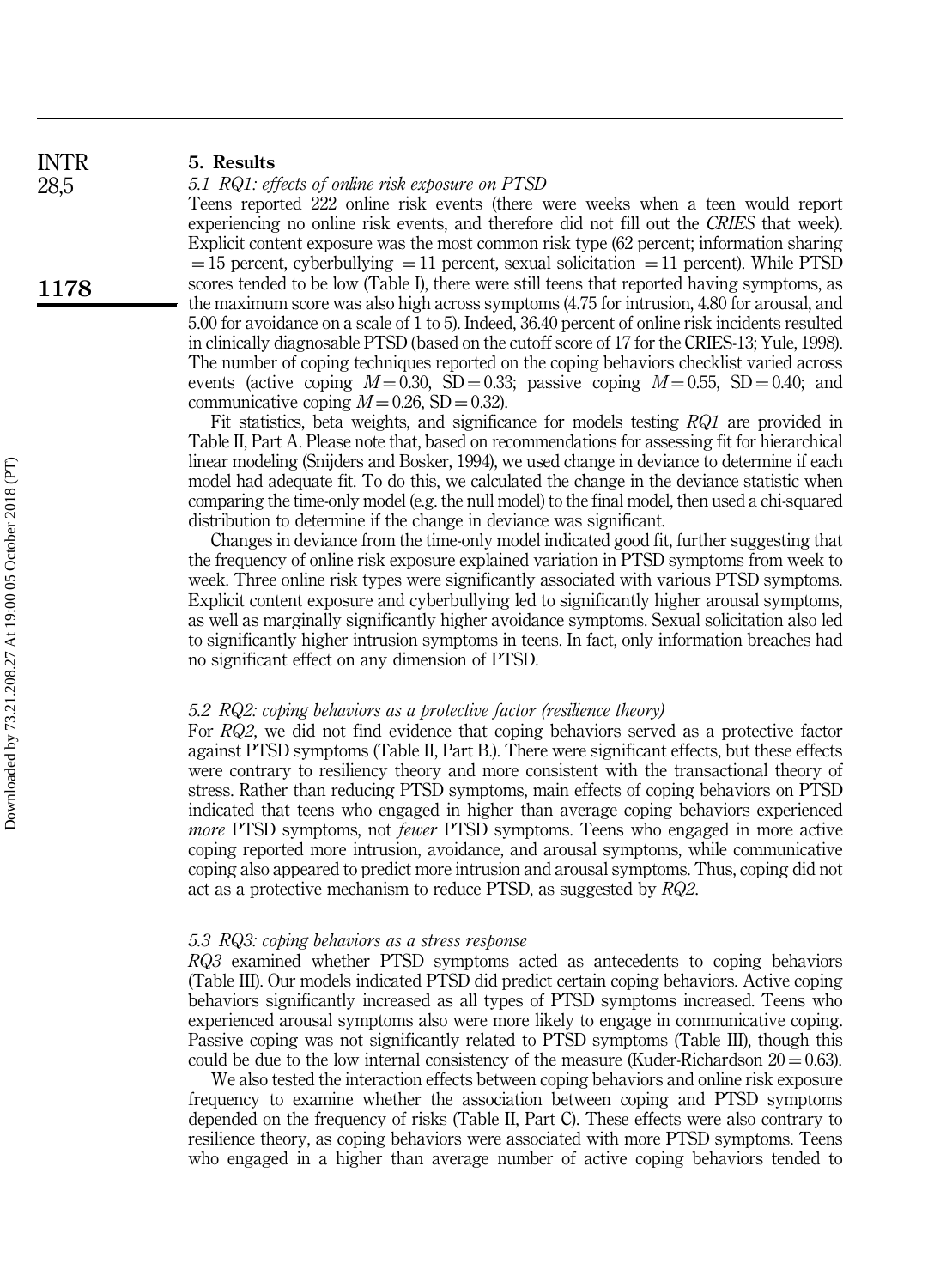|                                                                                                                                                                                                                                                                                                                                    | β       | <b>SE</b> | t        | When social<br>media                       |
|------------------------------------------------------------------------------------------------------------------------------------------------------------------------------------------------------------------------------------------------------------------------------------------------------------------------------------|---------|-----------|----------|--------------------------------------------|
| $Active\ coping^a$                                                                                                                                                                                                                                                                                                                 |         |           |          |                                            |
| Intercept                                                                                                                                                                                                                                                                                                                          | 0.32    | 0.06      | 5.81**   | traumatizes                                |
| Intrusion symptoms                                                                                                                                                                                                                                                                                                                 | 0.32    | 0.07      | $4.40**$ | teens                                      |
| Intercept                                                                                                                                                                                                                                                                                                                          | 0.33    | 0.06      | $5.95*$  |                                            |
| Arousal symptoms                                                                                                                                                                                                                                                                                                                   | 0.32    | 0.08      | $4.24*$  |                                            |
| Intercept                                                                                                                                                                                                                                                                                                                          | 0.31    | 0.05      | 5.81**   | 1179                                       |
| Avoidance symptoms                                                                                                                                                                                                                                                                                                                 | 0.31    | 0.07      | 4.24**   |                                            |
| Passive coping                                                                                                                                                                                                                                                                                                                     |         |           |          |                                            |
| Intercept                                                                                                                                                                                                                                                                                                                          | 0.73    | 0.07      | $10.44*$ |                                            |
| Intrusion symptoms                                                                                                                                                                                                                                                                                                                 | $-0.14$ | 0.12      | $-1.22$  |                                            |
| Intercept                                                                                                                                                                                                                                                                                                                          | 0.72    | 0.07      | $10.14*$ |                                            |
| Arousal symptoms                                                                                                                                                                                                                                                                                                                   | $-0.12$ | 0.12      | $-1.04$  |                                            |
| Intercept                                                                                                                                                                                                                                                                                                                          | 0.73    | 0.07      | $10.40*$ |                                            |
| Avoidance symptoms                                                                                                                                                                                                                                                                                                                 | $-0.14$ | 0.12      | $-1.18$  |                                            |
| Communicative coping <sup>a</sup>                                                                                                                                                                                                                                                                                                  |         |           |          |                                            |
| Intercept                                                                                                                                                                                                                                                                                                                          | 0.19    | 0.06      | $3.28*$  |                                            |
| Intrusion symptoms                                                                                                                                                                                                                                                                                                                 | $-0.06$ | 0.05      | $-1.22$  |                                            |
| Intercept                                                                                                                                                                                                                                                                                                                          | 0.20    | 0.06      | 3.39*    |                                            |
| Arousal symptoms                                                                                                                                                                                                                                                                                                                   | 0.05    | 0.05      | $-1.04*$ |                                            |
| Intercept                                                                                                                                                                                                                                                                                                                          | 0.19    | 0.06      | $3.28*$  |                                            |
| Avoidance symptoms                                                                                                                                                                                                                                                                                                                 | $-0.06$ | 0.05      | $-1.18$  |                                            |
| <b>Notes:</b> Other coping behaviors and time points were included as covariates. <sup>a</sup> Adequate model fit based on $\Delta$<br>deviance from a time only model. Active coping $\Delta$ deviance = 20.70; communicative coping $\Delta$ deviance =<br>17.00; passive coping $\Delta$ deviance = 3.00, *p < 0.05; **p < 0.01 |         |           |          | Table III.<br>PTSD and<br>coping behaviors |

experience more symptoms from explicit content exposure and sexual solicitation. Teens who engaged in communicative coping following sexual solicitation were more likely to report PTSD symptoms, though this relationship was stronger when risk occurrence was low. On the other hand, teens who engage in high levels of non-coping behaviors (i.e., passive coping) had lower levels of arousal and avoidance symptoms when risk factors occurred frequently. These results (see Table II, Part C.) are not consistent with resiliency theory, which suggests that teens who engage in coping behaviors experience less post-traumatic symptoms as adolescent risk increases. Instead, coping behaviors were actually associated with worse outcomes, especially when risk exposure was more frequent. This also suggests that coping is used as a response to stress, rather than a protective factor, as suggested by the transactional theory of stress.

#### 6. Discussion

Our results brought many novel insights. When examining our first research question (whether online risk exposure could lead to PTSD symptoms), we found that most online risks can lead to PTSD symptoms. Second, we found that these symptoms are not necessarily reduced by coping behaviors. Instead, as suggested by our third research question, teens tend to engage in behavior as a response to PTSD symptoms, rather than as a response to risk exposure. These results are consistent with the transactional theory of stress, which suggests that coping often occurs in response to stress, and not to the event itself. This suggests that teens tend to engage in online coping behaviors when they feel traumatized by risk exposure.

Our research was also novel in several other ways. All previous research has relied on asking teens to recall whether they had experienced an event long after it has occurred.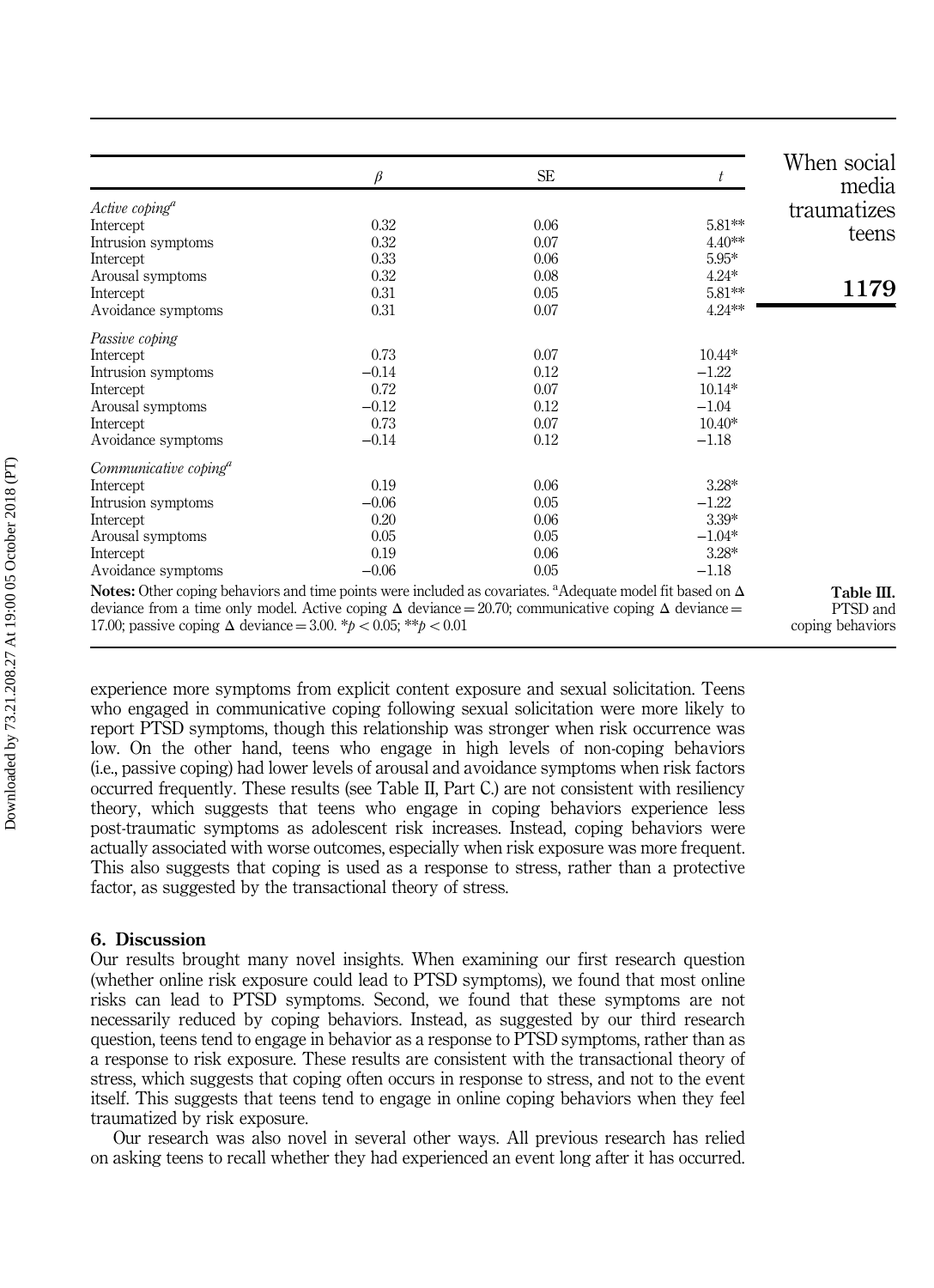This method has been shown to reduce prevalence estimates in other contexts (Gorin and Stone, 2001). Thus, we found that online risk exposure was reported more often when teens were asked to recall events after a shorter period of time. The majority of teens (73 percent) who participated in the study experienced at least one risk event, which is higher than most studies of online risk exposure. In past research, between 24–57 percent of teens reported experiencing a risk event (Livingstone *et al.*, 2010; Livingstone and Smith, 2014; Temple et al., 2012). In addition, the study took a more comprehensive approach to examining risk exposure. Previous research usually only examined one risk type in isolation (e.g. sexual solicitation or cyberbullying; Hinduja and Patchin, 2008; Temple et al., 2012) and rarely examined information sharing (Livingstone *et al.*, 2010; Livingstone and Smith, 2014), which accounted for over a sixth of the risks teens reported.

The present study was also novel because it was the first to examine event-specific post-traumatic stress symptoms in a mainstream population (i.e. one without specific risk factors) following online risk exposure. Overall, we found that certain online risks cause more distress in teens than others, and the relationship between risk exposure and PTSD symptoms depends on what symptoms are being assessed. Cyberbullying, sexual solicitations, and explicit content exposure all had a significant effect on some type of PTSD symptoms. Information breaches (i.e. violations of privacy) had no effect on PTSD symptoms. This is consistent with previous research on teens' online privacy; though teens may indicate that they value privacy on surveys (Lenhart *et al.*, 2010), they tend to be less concerned with privacy than adults (Walrave and Heirman, 2011). They are more likely to share personal feelings and information online (White, 2004; Viégas, 2005). Teens are also more accustomed to having their personal contact information given to third parties without their consent (Galkin, 1996; Walrave and Heirman, 2011), and less likely to take precautions to protect their privacy (Walrave and Heirman, 2011).

Our results do suggest that other typical, weekly experiences that teens encounter online (i.e. cyberbullying, sexual solicitation, explicit content exposure) are associated with clinically diagnosable symptoms of PTSD. This is a noteworthy contribution of our work, showing the potential dark side of online engagement and social media use on adolescents. While explicit content exposure had a lesser effect on PTSD symptoms, the effect may have been weakened by our inclusion of common types of explicit content in our measures. For example, despite concern over teens' exposure to online pornography (Kanuga and Rosenfeld, 2004), many open-ended responses in our data suggested that many teens enjoyed pornography. In addition, teens frequently exposed to explicit content may be desensitized to its traumatic effects (Cline *et al.*, 2014), which could be another potential dark side of teen social media use. In contrast, we found no significant relationship between information breaches and PTSD, even though prior research suggests that privacy breaches make teens more vulnerable to other, more severe risks (Gross and Acquisti, 2005).

#### 6.1 Implications for theory, policy, and design

We found that the transactional theory of stress more closely fit our data than framing coping behaviors as a protective factor as suggested by the adolescent resilience framework, as coping behaviors tended to be used in reaction to stress instead of a means to protect against it. There are several implications we can draw from these results. It is possible that in teens' primary appraisals of an initial online risk occurrence, they did not anticipate any imminent danger and waited to engage in active and communicative coping behaviors until the risk became particularly stressful or recurred. This delayed response is consistent with risks in offline contexts. Victims often wait to take more proactive measures, such as reporting the event (Mishna and Alaggia, 2005), because they fear retaliation from the perpetrator (Camodeca and Goossens, 2005). Second, teens do exhibit coping behaviors (e.g. blocking a bully) after the potential risky and stressful situation has already occurred.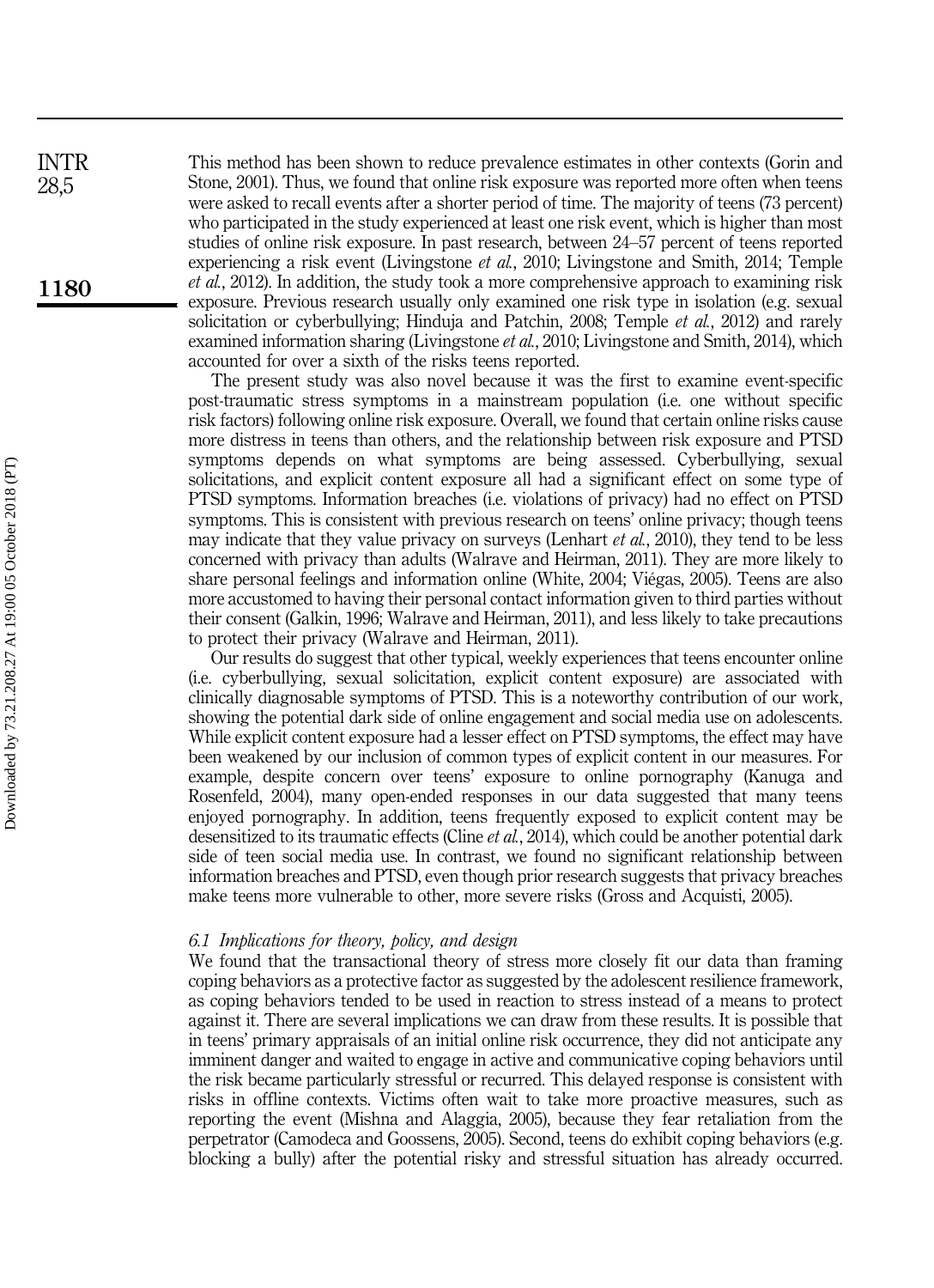If such coping behaviors could serve as an early warning system that triggers additional resources, this may help teens navigate online risks in the long-term. For example, when a teen takes a protective action to block a contact via social media (e.g, an active coping mechanism), the site could provide context-based assistance to help teens more effectively cope with a potential risk, such as urging them to talk to a trusted adult or teaching them how to repond to bullies (Common Sense Media, 2017). It may also be possible that, while teens' coping responses did not reduce PTSD in the short-term, they may help teens build resilience and decrease trauma symptoms over a longer period of time.

Our findings may also partially help explain why teens may not take protective measures to maintain online information privacy; privacy breaches do not prompt a strong stress response that triggers the need to cope. As such, raising teens' awareness of the potential risks posed by oversharing may be necessary for eliciting a stress response to encourage appropriate protective measures (Madden et al., 2013). The difference in symptoms between different online risk types also has meaningful implications for legislation. While most laws focus on limiting youths' access to explicit content (Olagunju, 2009), our results suggest that cyberbullying and sexual solicitations are more harmful to teens. Thus, it may be more beneficial to teens if legislation focused more on contact-related risks by holding individuals accountable for perpetrating these types of crimes than trying to insulate teens from content (Livingstone and Smith, 2014).

In summary, rather than focusing our efforts on trying to prevent teens from being exposed to all online risks, it may be more beneficial to teach teens more effective ways of coping with the risks they do experience (Raskauskas and Huynh, 2015). For instance, it may be helpful to teach teens how to report perpetrators to the proper authorities instead of using abstinence-based approaches that attempt to disengage teens from all social media activities. Helping teens to engage in more proactive behaviors (e.g. changing privacy filters) may not only prevent future risk exposure, it may also reduce post-traumatic stress following the event (Van der Kolk, 1994). The end goal is to allow teens to reap the positive benefits of social media engagement but avoid long-term negative effects of risk exposure.

#### 6.2 Limitations and areas for future research

There were several limitations to our study that can inform future research. First, we based coping behaviors on a previous survey that examined teens' behavioral responses to online risks, but later found that the passive coping measure had weak internal consistency. Future research should explore more stable techniques for measuring online coping behaviors. While measuring PTSD within a week of risk exposure was one of the strengths of our study design, we could not measure long-term PTSD symptoms that ranged beyond the duration of our study. For this reason, we encourage future research to examine longer-term effects (e.g. over a year or longer) of online risks and how teens cope with and are affected by these experiences. In addition, because many of the more severe online risks were relatively infrequent (e.g. cyberbullying), our sample size for those analyses was relatively small. We recommend that future research use a larger sample size over an extended timeframe to capture the long-term effects of online risk exposure.

The present study did not ask teens specifically what social media platform they were using when the risk occurred (though they often disclosed this in qualitative descriptions of the event). However, recent national polls of teens' social media use and mental health outcomes suggest that certain platforms, particularly Instagram (Royal Society for Public Health, 2017), may be more detrimental than others. Certain social media sites may also have features that can facilitate more risks. For example, Facebook allows geotagging (Albrecht and McIntyre, 2015) and unmoderated video streaming (Crawford and Gillespie, 2016) that may put teens at higher risk. While our study did not address how different features of specific social media platforms impact risk exposure, this should be explored in future research.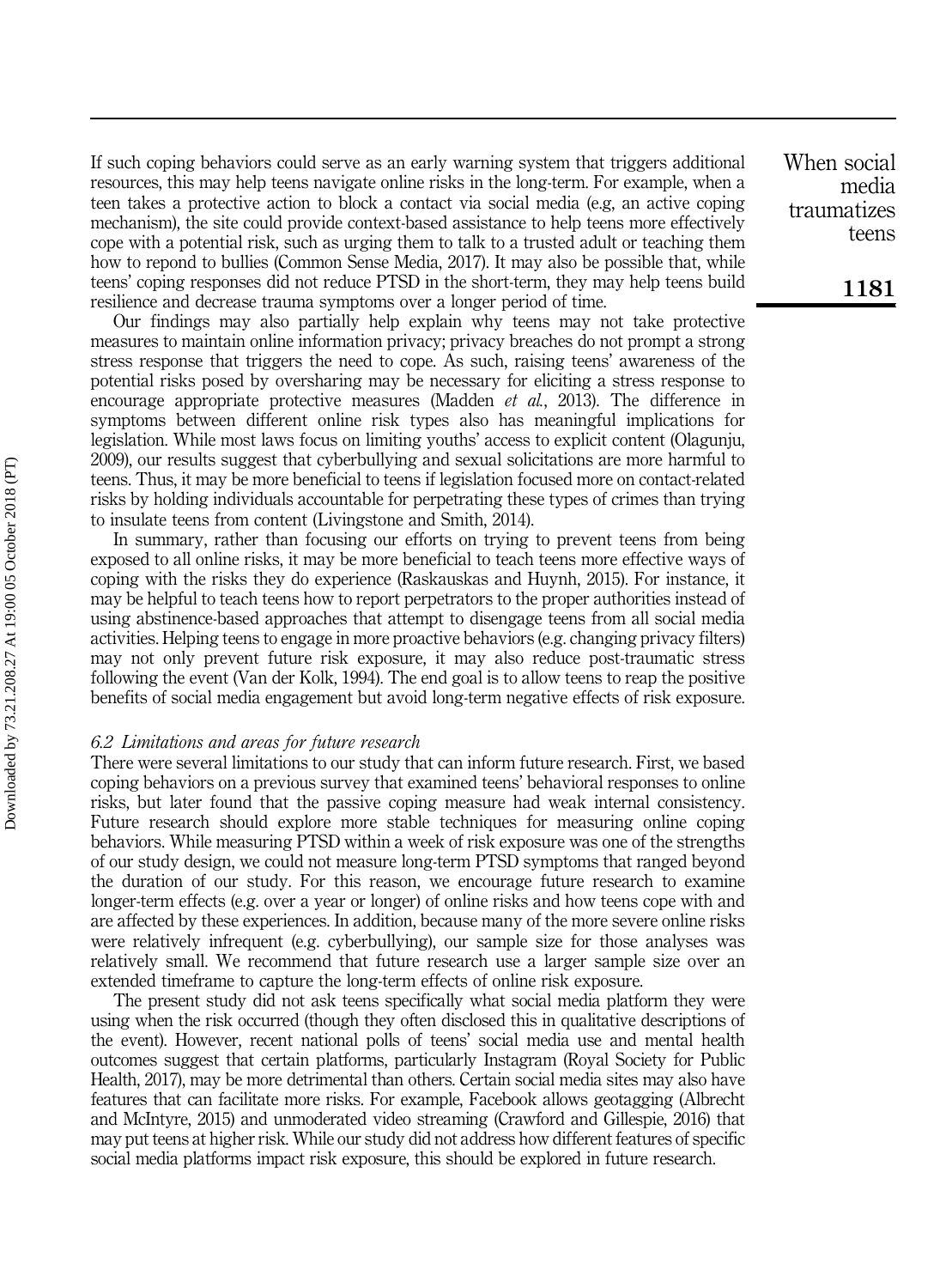| INTR | Our sample was slightly biased toward females (63 percent). While low demographic                         |
|------|-----------------------------------------------------------------------------------------------------------|
| 28,5 | diversity in psychological research is common (Sears, 1986), theory and research on                       |
|      | acceptance of technology suggest that this may constrain the generalizability of our                      |
|      | findings (e.g. the unified theory of acceptance and use of technology; Venkatesh et al., 2003).           |
|      | Indeed, females tend to use (Barker, 2009) and adopt (Borrero <i>et al.</i> , 2014) social media sites    |
|      | for different reasons than males. Participants were also only recruited from the USA.                     |
| 1182 | Culture can also influence the reasons individuals adopt certain technologies (Venkatesh                  |
|      | <i>et al.</i> , 2003; Im <i>et al.</i> , 2011). Thus, we recommend that future research conduct follow-up |
|      | studies with larger and more diverse populations.                                                         |

#### 6.3 Conclusion

Very little research has examined the behavioral processes and psychological outcomes that occur immediately after teens experienced exposure to online risks, or the effects of or relationships between multiple types on online risk exposure and different coping behaviors in relation to post-traumatic stress. To address these limitations, we conducted a two-month diary study that found that cyberbullying, sexual solicitations, and exposure to explicit content (but not information breaches) can cause symptoms of PTSD. We also established that the transactional theory of stress was a better fit for framing the underlying processes of risk-coping (as opposed to the resilience framework). Our findings inform research related to the dark side of social media use as it pertains to teens as they experience and cope with online risks.

#### References

- Albrecht, K. and McIntyre, L. (2015), "Psst… your location is showing!: Metadata in digital photos and posts could be revealing more than you realize", *[IEEE Consumer Electronics Magazine](https://www.emeraldinsight.com/action/showLinks?doi=10.1108%2FIntR-02-2017-0077&crossref=10.1109%2FMCE.2014.2360059&isi=000390405600026&citationId=p_1)*, Vol. 4 No. 1, pp. 94-96.
- Anyan, F. and Hjemdal, O. (2016), "Adolescent stress and symptoms of anxiety and depression: resilience explains and differentiates the relationships", *[Journal of Affective Disorders](https://www.emeraldinsight.com/action/showLinks?doi=10.1108%2FIntR-02-2017-0077&crossref=10.1016%2Fj.jad.2016.05.031&isi=000381836200027&citationId=p_2)*, Vol. 203, pp. 213-220.
- Balakrishnan, V. and Shamim, A. (2013), "Malaysian Facebookers: motives and addictive behaviors unraveled", [Computers in Human Behavior](https://www.emeraldinsight.com/action/showLinks?doi=10.1108%2FIntR-02-2017-0077&crossref=10.1016%2Fj.chb.2013.01.010&isi=000319090200010&citationId=p_3), Vol. 29 No. 4, pp. 1342-1349.
- Barker, V. (2009), "Older adolescents' motivations for social network site use: the influence of gender, group identity, and collective self-esteem", [CyberPsychology, Behavior & Social Networking](https://www.emeraldinsight.com/action/showLinks?doi=10.1108%2FIntR-02-2017-0077&crossref=10.1089%2Fcpb.2008.0228&citationId=p_4), Vol. 12 No. 2, pp. 209-213.
- Barlett, C.P., Gentile, D.A. and Chew, C. (2016), "Predicting cyberbullying from anonymity", [Psychology](https://www.emeraldinsight.com/action/showLinks?doi=10.1108%2FIntR-02-2017-0077&crossref=10.1037%2Fppm0000055&isi=000439059200006&citationId=p_5) [of Popular Media Culture](https://www.emeraldinsight.com/action/showLinks?doi=10.1108%2FIntR-02-2017-0077&crossref=10.1037%2Fppm0000055&isi=000439059200006&citationId=p_5), Vol. 5 No. 2, pp. 171-180.
- Barnes, S.B. (2006), "A privacy paradox: social networking in the United States", First Monday, Vol. 11 No. 1, available at:<http://firstmonday.org/article/view/1394/1312> (accessed September 1, 2017).
- Beckerman, N.L. and Auerbach, C. (2014), "PTSD as aftermath for bullied LGBT adolescents: the case for comprehensive assessment", [Social Work in Mental Health](https://www.emeraldinsight.com/action/showLinks?doi=10.1108%2FIntR-02-2017-0077&crossref=10.1080%2F15332985.2014.888026&citationId=p_7), Vol. 12 No. 3, pp. 195-211.
- Berriman, L. and Thomson, R. (2015), "Spectacles of intimacy? Mapping the moral landscape of teenage social media", *[Journal of Youth Studies](https://www.emeraldinsight.com/action/showLinks?doi=10.1108%2FIntR-02-2017-0077&crossref=10.1080%2F13676261.2014.992323&isi=000351912100003&citationId=p_8)*, Vol. 18 No. 5, pp. 583-597.
- Berry, D.M. (2004), "Internet research: privacy, ethics and alienation: an open source approach", *[Internet Research](https://www.emeraldinsight.com/action/showLinks?doi=10.1108%2FIntR-02-2017-0077&system=10.1108%2F10662240410555333&isi=000224331200006&citationId=p_9)*, Vol. 14 No. 4, pp. 323-332.
- Birnholtz, J., Burke, M. and Steele, A. (2017), "Untagging on social media: who untags, what do they untag, and why?", [Computers in Human Behavior](https://www.emeraldinsight.com/action/showLinks?doi=10.1108%2FIntR-02-2017-0077&crossref=10.1016%2Fj.chb.2016.12.008&isi=000394062900019&citationId=p_10), Vol. 69, pp. 166-173.
- Bogdanova, D., Rosso, P. and Solorio, T. (2012), "Modelling fixated discourse in chats with cyberpedophiles", Proceedings of the Workshop on Computational Approaches to Deception Detection, Association for Computational Linguistics, Avignon, pp. 86-90.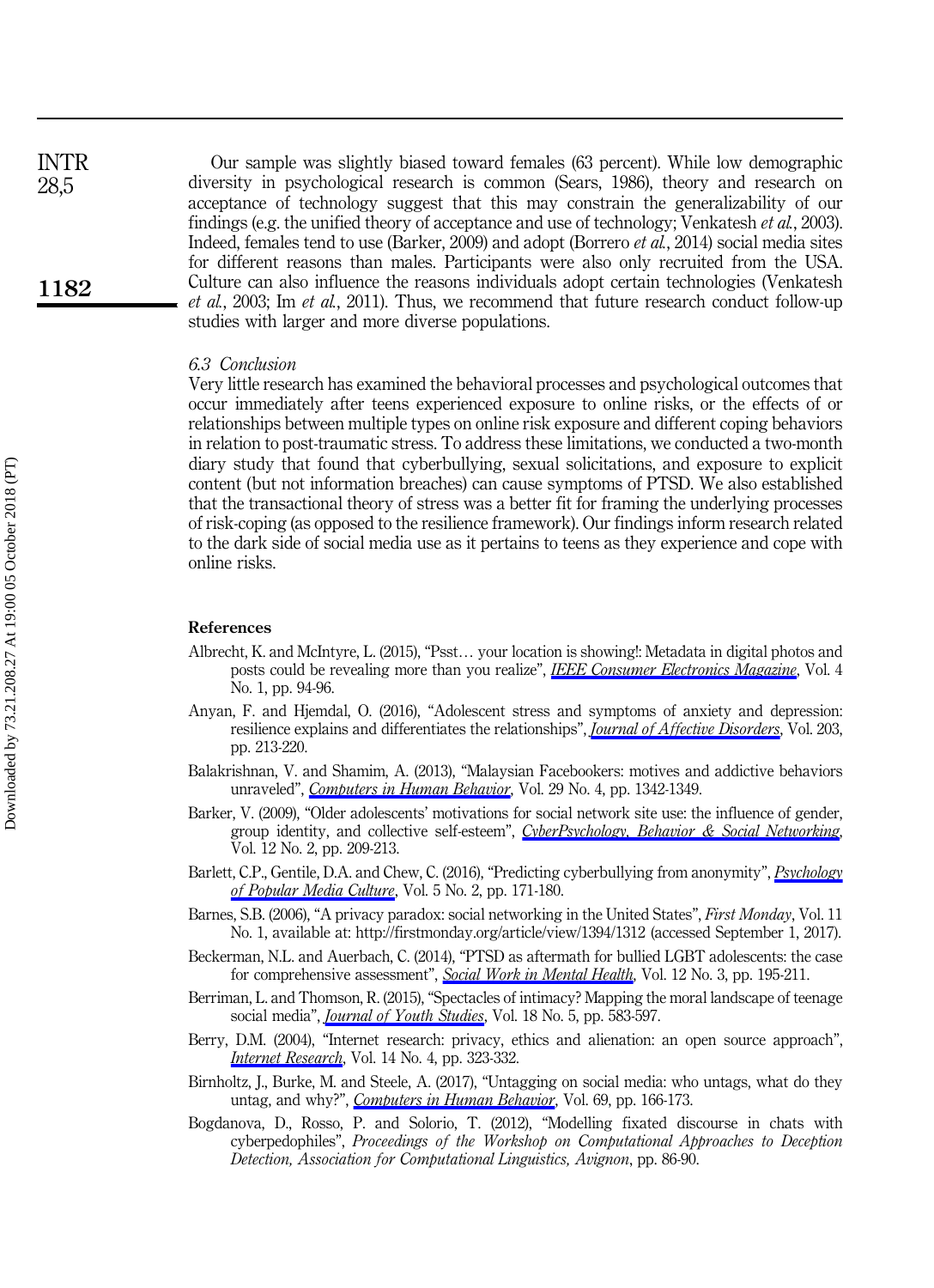- Borrero, J.D., Yousafzai, S.Y., Javed, U. and Page, K.L. (2014), "Expressive participation in internet social movements: testing the moderating effect of technology readiness and sex on student SNS use", *[Computers in Human Behavior](https://www.emeraldinsight.com/action/showLinks?doi=10.1108%2FIntR-02-2017-0077&crossref=10.1016%2Fj.chb.2013.07.032&isi=000330090900005&citationId=p_12)*, Vol. 30, pp. 39-49.
- Boyd, R.W. and Swanson, W.S. (2016), "The evolution of virtual violence: how mobile screens provide windows to real violence", *Pediatrics*, Vol. 138 No. 2, available at: [http://pediatrics.aappublications.](http://pediatrics.aappublications.org/content/early/2016/07/14/peds.2016-1358?papetoc=) [org/content/early/2016/07/14/peds.2016-1358?papetoc](http://pediatrics.aappublications.org/content/early/2016/07/14/peds.2016-1358?papetoc=)= (accessed September 1, 2017).
- Briere, J. and Elliott, D.M. (2003), "Prevalence and psychological sequelae of self-reported childhood physical and sexual abuse in a general population sample of men and women", [Child Abuse &](https://www.emeraldinsight.com/action/showLinks?doi=10.1108%2FIntR-02-2017-0077&crossref=10.1016%2Fj.chiabu.2003.09.008&isi=000186853500008&citationId=p_14) [Neglect](https://www.emeraldinsight.com/action/showLinks?doi=10.1108%2FIntR-02-2017-0077&crossref=10.1016%2Fj.chiabu.2003.09.008&isi=000186853500008&citationId=p_14), Vol. 27 No. 10, pp. 1205-1222.
- Burk, T., Edmondson, A.H., Whitehead, T. and Smith, B. (2014), "Suicide risk factors among victims of bullying and other forms of violence: data from the 2009 and 2011 Oklahoma youth risk behavior surveys", The Journal of the Oklahoma State Medical Association, Vol. 107 No. 6, pp. 335-342.
- Camodeca, M. and Goossens, F.A. (2005), "Children's opinions on effective strategies to cope with bullying: the importance of bullying role and perspective", *[Educational Research](https://www.emeraldinsight.com/action/showLinks?doi=10.1108%2FIntR-02-2017-0077&crossref=10.1080%2F0013188042000337587&isi=000228061900006&citationId=p_16)*, Vol. 47 No. 1, pp. 93-105.
- Cano, A.E., Fernandez, M. and Alani, H. (2014), "Detecting child grooming behavior patterns on social media", Proceedings of the International Conference on Social Informatics, Springer, Barcelona, pp. 412-427.
- Carver, C.S., Scheier, M.F. and Weintraub, J.K. (1989), "Assessing coping strategies: a theoretically based approach", [Journal of Personality and Social Psychology](https://www.emeraldinsight.com/action/showLinks?doi=10.1108%2FIntR-02-2017-0077&crossref=10.1037%2F0022-3514.56.2.267&isi=A1989T083700013&citationId=p_18), Vol. 56 No. 2, pp. 267-283.
- Cheung, C., Lee, Z.W.Y. and Chan, T.K.H. (2015), "Self-disclosure in social networking sites: the role of perceived cost, perceived benefits and social influence", [Internet Research](https://www.emeraldinsight.com/action/showLinks?doi=10.1108%2FIntR-02-2017-0077&system=10.1108%2FIntR-09-2013-0192&isi=000352105300007&citationId=p_19), Vol. 25 No. 2, pp. 279-299.
- Cline, R.M., Fleming, D.K. and Zarate, I.M. (2014), The Effects of Risk and Promotive Factors on Academic Achievement among Adolescents, Whitman College Press, Walla Walla, WA.
- Clohessy, S. and Ehlers, A. (1999), "PTSD symptoms, response to intrusive memories and coping in ambulance service workers", *[British Journal of Clinical Psychology](https://www.emeraldinsight.com/action/showLinks?doi=10.1108%2FIntR-02-2017-0077&crossref=10.1348%2F014466599162836&isi=000082682000003&citationId=p_21)*, Vol. 38 No. 3, pp. 251-265.
- Cohen, F. and Lazarus, R.S. (1973), "Active coping processes, coping dispositions, and recovery from surgery", [Psychosomatic Medicine](https://www.emeraldinsight.com/action/showLinks?doi=10.1108%2FIntR-02-2017-0077&crossref=10.1097%2F00006842-197309000-00002&isi=A1973Q897900002&citationId=p_22), Vol. 35 No. 5, pp. 375-389.
- Common Sense Media (2017), "Anti-cyberbullying toolkit", Common Sense Media Education, San Francisco, CA, available at:<www.commonsensemedia.org/educators/cyberbullying-toolkit> (accessed May 30, 2017).
- Connor-Smith, J.K. and Flachsbart, C. (2007), "Relations between personality and coping: a meta-analysis", *[Journal of Personality and Social Psychology](https://www.emeraldinsight.com/action/showLinks?doi=10.1108%2FIntR-02-2017-0077&crossref=10.1037%2F0022-3514.93.6.1080&isi=000251341800012&citationId=p_24)*, Vol. 93 No. 6, pp. 1080-1107.
- Coyne, J.C. and Lazarus, R.S. (1980), "Cognitive style, stress perception, and coping", in Kutash, I.L. and Schlesinger, L.B. (Eds), Handbook on Stress and Anxiety, Jossey-Bass, San Francisco, CA, pp. 144-158.
- Coyne, S.M., McDaniel, B.T. and Stockdale, L.A. (2017), " 'Do you dare to compare?' associations between maternal social comparisons on social networking sites and parenting, mental health, and romantic relationship outcomes", [Computers in Human Behavior](https://www.emeraldinsight.com/action/showLinks?doi=10.1108%2FIntR-02-2017-0077&crossref=10.1016%2Fj.chb.2016.12.081&isi=000396949400037&citationId=p_26), Vol. 70, pp. 335-340.
- Crawford, K. and Gillespie, T. (2016), "What is a flag for? Social media reporting tools and the vocabulary of complaint", [New Media & Society](https://www.emeraldinsight.com/action/showLinks?doi=10.1108%2FIntR-02-2017-0077&crossref=10.1177%2F1461444814543163&isi=000371645500004&citationId=p_27), Vol. 18 No. 3, pp. 410-428.
- Cranford, J.A., Shrout, P.E., Iida, M., Rafaeli, E., Yip, T. and Bolger, N. (2006), "A procedure for evaluating sensitivity to within-person change: can mood measures in diary studies detect change reliably?", *[Personality and Social Psychology Bulletin](https://www.emeraldinsight.com/action/showLinks?doi=10.1108%2FIntR-02-2017-0077&crossref=10.1177%2F0146167206287721&isi=000238358100006&citationId=p_28)*, Vol. 32 No. 7, pp. 917-929.
- Dalal, D.K. and Zickar, M.J. (2012), "Some common myths about centering predictor variables in moderated multiple regression and polynomial regression", *[Organizational Research Methods](https://www.emeraldinsight.com/action/showLinks?doi=10.1108%2FIntR-02-2017-0077&crossref=10.1177%2F1094428111430540&isi=000305008300001&citationId=p_29)*, Vol. 15 No. 3, pp. 339-362.
- Dalbudak, E., Evren, C., Aldemir, S., Coskun, K.S., Ugurlu, H. and Yildirim, F.G. (2013), "Relationship of internet addiction severity with depression, anxiety, and alexithymia, temperament and character in university students", [CyberPsychology, Behavior, & Social Networking](https://www.emeraldinsight.com/action/showLinks?doi=10.1108%2FIntR-02-2017-0077&crossref=10.1089%2Fcyber.2012.0390&isi=000317473300007&citationId=p_30), Vol. 16 No. 4, pp. 272-278.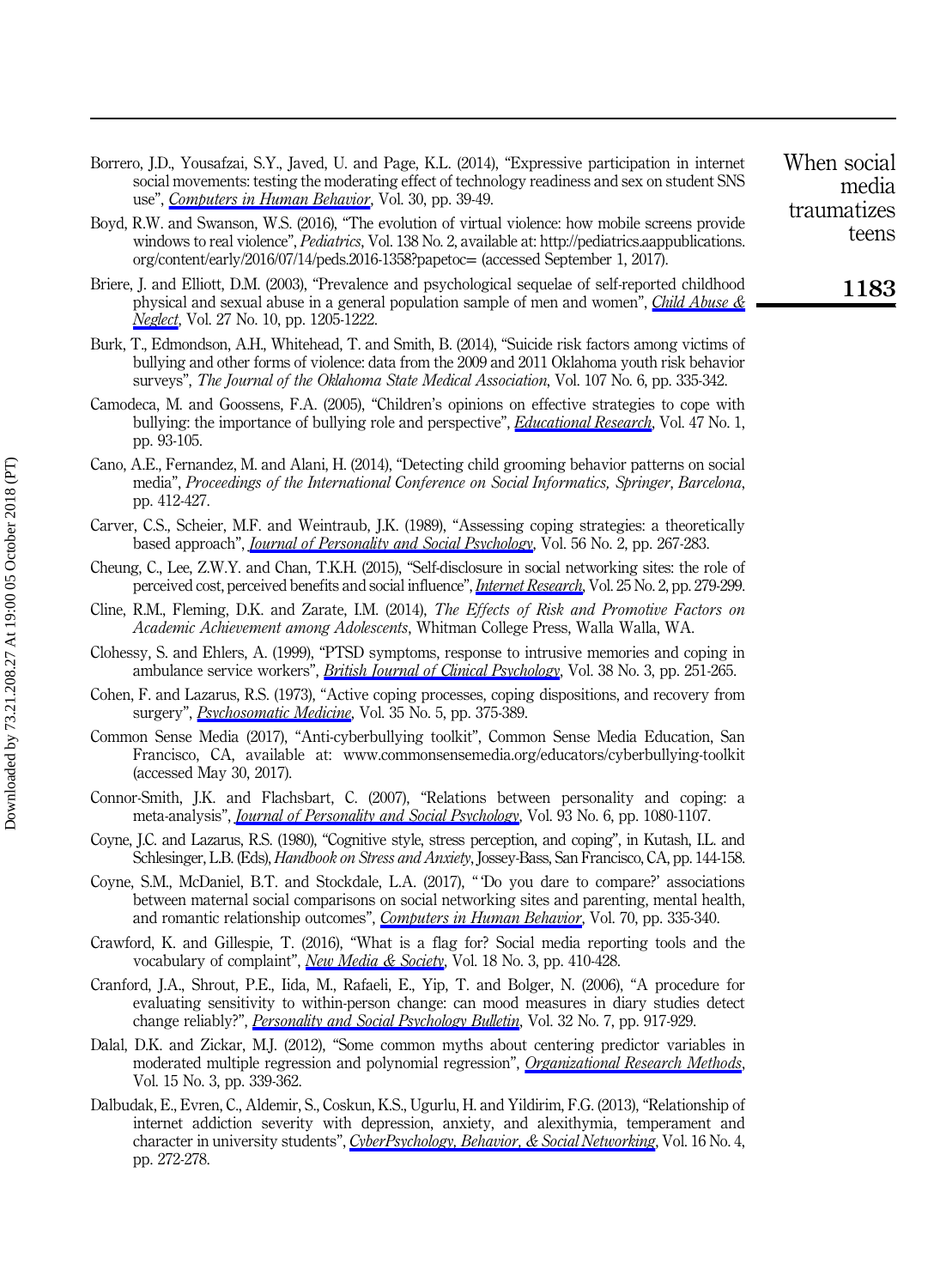| <b>INTR</b><br>28,5 | De Choudhury, M., Monroy-Hernandez, A. and Mark, G. (2014), "Narco emotions: affect and<br>desensitization in social media during the Mexican drug war", Proceedings of the 32nd Annual<br>ACM Conference on Human Factors in Computing Systems, ACM, Redmond, pp. 3563-3572.              |
|---------------------|--------------------------------------------------------------------------------------------------------------------------------------------------------------------------------------------------------------------------------------------------------------------------------------------|
|                     | Dooley, I.I., Pyżalski, I. and Cross, D. (2009), "Cyberbullying versus face-to-face bullying: a theoretical and<br>conceptual review", Zeitschrift Für Psychologie/Journal of Psychology, Vol. 217 No. 4, pp. 182-188.                                                                     |
| 1184                | Dredge, R., Gleeson, J.F. and de la Piedad Garcia, X. (2014), "Risk factors associated with impact<br>severity of cyberbullying victimization: a qualitative study of adolescent online social<br>networking", CyberPsychology, Behavior, & Social Networking, Vol. 17 No. 5, pp. 287-291. |
|                     | Elhai, J.D., Tiamiyu, M. and Weeks, J. (2018), "Depression and social anxiety in relation to problematic<br>smartphone use: the prominent role of rumination", <i>Internet Research</i> , Vol. 28 No. 2, pp. 315-332.                                                                      |
|                     |                                                                                                                                                                                                                                                                                            |

- Erdem, G. and Slesnick, N. (2010), "That which does not kill you makes you stronger: runaway youth's resilience to depression in the family context", *[American Journal of Orthopsychiatry](https://www.emeraldinsight.com/action/showLinks?doi=10.1108%2FIntR-02-2017-0077&crossref=10.1111%2Fj.1939-0025.2010.01023.x&isi=000278033100006&citationId=p_35)*, Vol. 80 No. 2, pp. 195-203.
- Fergus, S. and Zimmerman, M.A. (2005), "Adolescent resilience: a framework for understanding healthy development in the face of risk", *[Annual Review of Public Health](https://www.emeraldinsight.com/action/showLinks?doi=10.1108%2FIntR-02-2017-0077&crossref=10.1146%2Fannurev.publhealth.26.021304.144357&isi=000228981500018&citationId=p_36)*, Vol. 26, pp. 399-419.
- Fitzgerald, L.F., Drasgow, F., Hulin, C.L., Gelfand, M.J. and Magley, V.J. (1997), "Antecedents and consequences of sexual harassment in organizations: a test of an integrated model", *[Journal of](https://www.emeraldinsight.com/action/showLinks?doi=10.1108%2FIntR-02-2017-0077&crossref=10.1037%2F0021-9010.82.4.578&isi=A1997XR12500011&citationId=p_37)* [Applied Psychology](https://www.emeraldinsight.com/action/showLinks?doi=10.1108%2FIntR-02-2017-0077&crossref=10.1037%2F0021-9010.82.4.578&isi=A1997XR12500011&citationId=p_37), Vol. 82 No. 4, pp. 578-589.
- Folkman, S., Lazarus, R.S., Dunkel-Schetter, C., DeLongis, A. and Gruen, R.J. (1986), "Dynamics of a stressful encounter: cognitive appraisal, coping, and encounter outcomes", *[Journal of Personality](https://www.emeraldinsight.com/action/showLinks?doi=10.1108%2FIntR-02-2017-0077&crossref=10.1037%2F0022-3514.50.5.992&isi=A1986C306700013&citationId=p_38)* [and Social Psychology](https://www.emeraldinsight.com/action/showLinks?doi=10.1108%2FIntR-02-2017-0077&crossref=10.1037%2F0022-3514.50.5.992&isi=A1986C306700013&citationId=p_38), Vol. 50 No. 5, pp. 992-1003.
- Forsyth, S.R., Kennedy, C. and Malone, R.E. (2013), "The effect of the internet on teen and young adult tobacco use: a literature review", *[Journal of Pediatric Health Care](https://www.emeraldinsight.com/action/showLinks?doi=10.1108%2FIntR-02-2017-0077&crossref=10.1016%2Fj.pedhc.2012.02.008&isi=000325474900008&citationId=p_39)*, Vol. 27 No. 5, pp. 367-376.
- Galkin, W.S. (1996), "Privacy: what is it?", Computer Law Observer, Vol. 14, available at: [www.awcircle.](www.awcircle.com/issue14.html) [com/issue14.html](www.awcircle.com/issue14.html) (accessed September 1, 2017).
- Giannopoulou, I., Smith, P., Ecker, C., Strouthos, M., Dikaiakou, A. and Yule, W. (2006), "Factor structure of the children's revised impact of event scale (CRIES) with children exposed to earthquakes", [Personality and Individual Differences](https://www.emeraldinsight.com/action/showLinks?doi=10.1108%2FIntR-02-2017-0077&crossref=10.1016%2Fj.paid.2005.11.002&isi=000236336700016&citationId=p_41), Vol. 40 No. 5, pp. 1027-1037.
- Glowacz, F. and Born, M. (2015), "18 away from delinquency and crime: resilience and protective factors", in Morizot, J. and Kazemian, L. (Eds), The Development of Criminal and Antisocial Behavior, Springer, New York, NY, pp. 283-294.
- Gorin, A.A. and Stone, A.A. (2001), "Recall biases and cognitive errors in retrospective self-reports: a call for momentary assessments", in Baum, A., Revenson, T.A. and Singer, J. (Eds), Handbook of Health Psychology, Psychology Press, New York, NY, pp. 405-413.
- Gräsbeck, R. and Fellman, J. (1968), "Normal values and statistics", [Scandinavian Journal of Clinical and](https://www.emeraldinsight.com/action/showLinks?doi=10.1108%2FIntR-02-2017-0077&crossref=10.3109%2F00365516809076984&isi=A1968B230300001&citationId=p_44) [Laboratory Investigation](https://www.emeraldinsight.com/action/showLinks?doi=10.1108%2FIntR-02-2017-0077&crossref=10.3109%2F00365516809076984&isi=A1968B230300001&citationId=p_44), Vol. 21 No. 3, pp. 193-195.
- Green, B.L., Lindy, J.D. and Grace, M.C. (1985), "Posttraumatic stress disorder toward DSM-IV", *[The](https://www.emeraldinsight.com/action/showLinks?doi=10.1108%2FIntR-02-2017-0077&crossref=10.1097%2F00005053-198507000-00004&isi=A1985ALW2100004&citationId=p_45)* [Journal of Nervous and Mental Disease](https://www.emeraldinsight.com/action/showLinks?doi=10.1108%2FIntR-02-2017-0077&crossref=10.1097%2F00005053-198507000-00004&isi=A1985ALW2100004&citationId=p_45), Vol. 173 No. 7, pp. 406-411.
- Gross, E.F. (2004), "Adolescent internet use: what we expect, what teens report", *[Journal of Applied](https://www.emeraldinsight.com/action/showLinks?doi=10.1108%2FIntR-02-2017-0077&crossref=10.1016%2Fj.appdev.2004.09.005&isi=000225987900002&citationId=p_46)* [Developmental Psychology](https://www.emeraldinsight.com/action/showLinks?doi=10.1108%2FIntR-02-2017-0077&crossref=10.1016%2Fj.appdev.2004.09.005&isi=000225987900002&citationId=p_46), Vol. 25 No. 6, pp. 633-649.
- Gross, R. and Acquisti, A. (2005), "Information revelation and privacy in online social networks", [Proceedings of the 2005 ACM Workshop on Privacy in the Electronic Society, ACM](https://www.emeraldinsight.com/action/showLinks?doi=10.1108%2FIntR-02-2017-0077&crossref=10.1145%2F1102199.1102214&citationId=p_47), Pittsburgh, PA, pp. 71-80.
- Hinduja, S. and Patchin, J.W. (2008), "Cyberbullying: an exploratory analysis of factors related to offending and victimization", [Deviant Behavior](https://www.emeraldinsight.com/action/showLinks?doi=10.1108%2FIntR-02-2017-0077&crossref=10.1080%2F01639620701457816&isi=000252984900003&citationId=p_48), Vol. 29 No. 2, pp. 129-156.
- Hofmann, D.A. and Gavin, M.B. (1998), "Centering decisions in hierarchical linear models: implications for research in organizations", *[Journal of Management](https://www.emeraldinsight.com/action/showLinks?doi=10.1108%2FIntR-02-2017-0077&crossref=10.1177%2F014920639802400504&isi=000078961700004&citationId=p_49)*, Vol. 24 No. 5, pp. 623-641.
- Holladay, K. (2016), An Investigation of the Influence of Cyber-Sexual Assault on the Experience of Emotional Dysregulation, Depression, Post Traumatic Stress Disorder, and Trauma Guilt, University of Central Florida, Orlando, FL.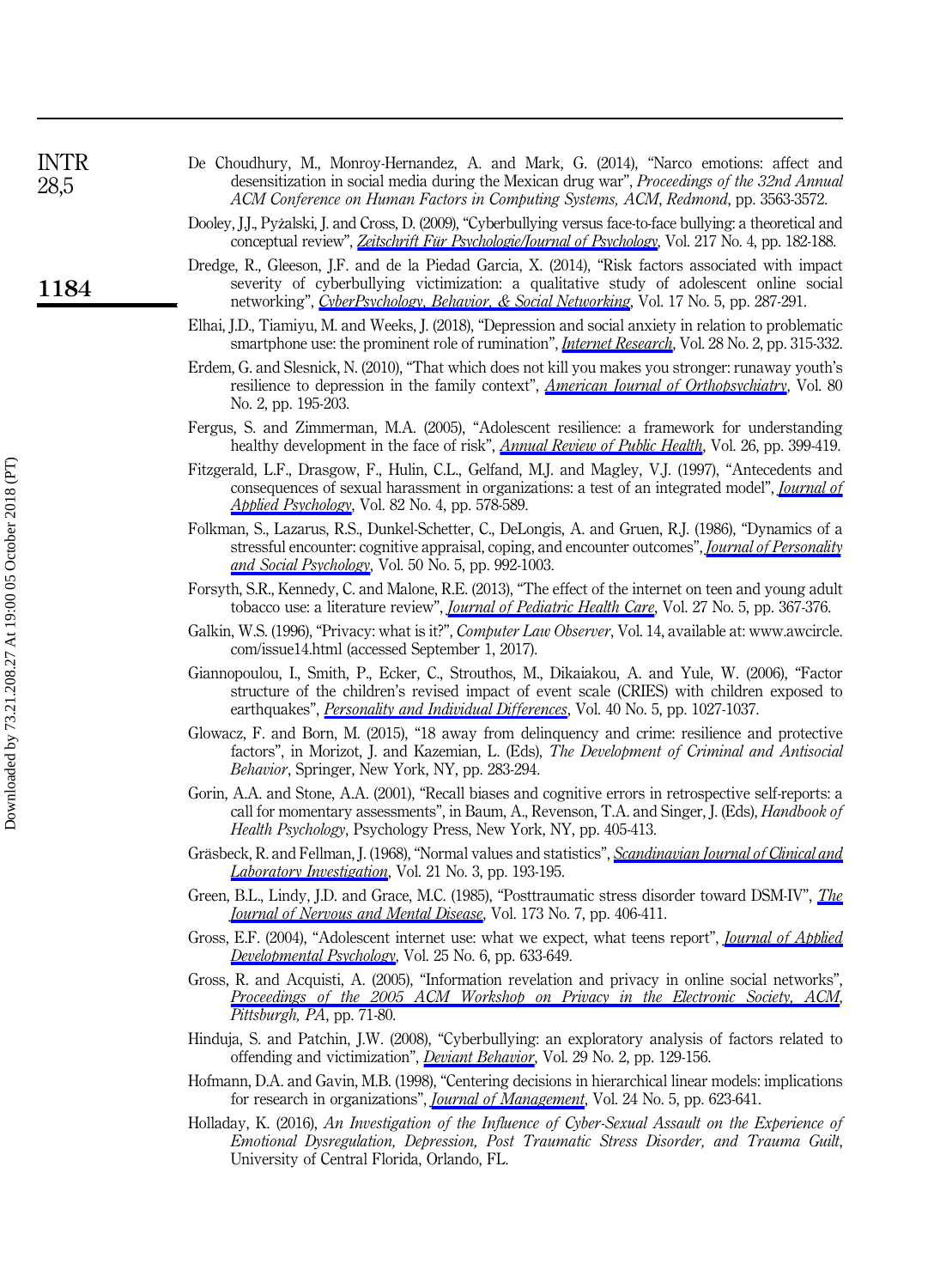- Horowitz, M., Wilner, N. and Alvarez, W. (1979), "Impact of event scale: a measure of subjective stress", [Psychosomatic Medicine](https://www.emeraldinsight.com/action/showLinks?doi=10.1108%2FIntR-02-2017-0077&crossref=10.1097%2F00006842-197905000-00004&isi=A1979HB61200004&citationId=p_51), Vol. 41 No. 3, pp. 209-218.
- Hurd, N.M. and Zimmerman, M.A. (2010), "Natural mentoring relationships among adolescent mothers: a study of resilience", *[Journal of Research on Adolescence](https://www.emeraldinsight.com/action/showLinks?doi=10.1108%2FIntR-02-2017-0077&crossref=10.1111%2Fj.1532-7795.2010.00660.x&isi=000280995500012&citationId=p_52)*, Vol. 20 No. 3, pp. 789-809.
- Im, I., Hong, S. and Kang, M.S. (2011), "An international comparison of technology adoption", [Information & Management](https://www.emeraldinsight.com/action/showLinks?doi=10.1108%2FIntR-02-2017-0077&crossref=10.1016%2Fj.im.2010.09.001&isi=000288407700001&citationId=p_53), Vol. 48 No. 1, pp. 1-8.
- Jia, H., Wisniewski, P.J., Xu, H., Rosson, M.B. and Carroll, J.M. (2015), "Risk-taking as a learning process for shaping teen's online information privacy behaviors", Proceedings of the 18th ACM Conference on Computer Supported Cooperative Work & Social Computing, ACM, Vancouver, pp. 583-599.
- Jones, L.M., Mitchell, K.J. and Finkelhor, D. (2013), "Online harassment in context: trends from three youth internet safety surveys (2000, 2005, 2010)", *[Psychology of Violence](https://www.emeraldinsight.com/action/showLinks?doi=10.1108%2FIntR-02-2017-0077&crossref=10.1037%2Fa0030309&isi=000314745500005&citationId=p_55)*, Vol. 3 No. 1, pp. 53-69.
- Kanuga, M. and Rosenfeld, W.D. (2004), "Adolescent sexuality and the internet: the good, the bad, and the URL", [Journal of Pediatric and Adolescent Gynecology](https://www.emeraldinsight.com/action/showLinks?doi=10.1108%2FIntR-02-2017-0077&crossref=10.1016%2Fj.jpag.2004.01.015&citationId=p_56), Vol. 17 No. 2, pp. 117-124.
- Kobasa, S.C. (1979), "Stressful life events, personality, and health: an inquiry into hardiness", *[Journal of](https://www.emeraldinsight.com/action/showLinks?doi=10.1108%2FIntR-02-2017-0077&crossref=10.1037%2F0022-3514.37.1.1&isi=A1979GJ74000001&citationId=p_57)* [Personality and Social Psychology](https://www.emeraldinsight.com/action/showLinks?doi=10.1108%2FIntR-02-2017-0077&crossref=10.1037%2F0022-3514.37.1.1&isi=A1979GJ74000001&citationId=p_57), Vol. 37 No. 1, pp. 1-11.
- Krämer, N.C. and Winter, S. (2008), "Impression management 2.0: the relationship of self-esteem, extraversion, self-efficacy, and self-presentation within social networking sites", *[Journal of](https://www.emeraldinsight.com/action/showLinks?doi=10.1108%2FIntR-02-2017-0077&crossref=10.1027%2F1864-1105.20.3.106&citationId=p_58)* [Media Psychology](https://www.emeraldinsight.com/action/showLinks?doi=10.1108%2FIntR-02-2017-0077&crossref=10.1027%2F1864-1105.20.3.106&citationId=p_58), Vol. 20 No. 3, pp. 106-116.
- Kraut, R., Patterson, M., Lundmark, V., Kiesler, S., Mukophadhyay, T. and Scherlis, W. (1998), "Internet paradox: a social technology that reduces social involvement and psychological well-being?", [American Psychologist](https://www.emeraldinsight.com/action/showLinks?doi=10.1108%2FIntR-02-2017-0077&crossref=10.1037%2F0003-066X.53.9.1017&isi=000076066200001&citationId=p_59), Vol. 53 No. 9, pp. 1017-1031.
- Kross, E., Verduyn, P., Demiralp, E., Park, J., Lee, D.S., Lin, N., Shablack, H., Jonides, J. and Ybarra, O. (2013), "Facebook use predicts declines in subjective well-being in young adults", [PLoS ONE](https://www.emeraldinsight.com/action/showLinks?doi=10.1108%2FIntR-02-2017-0077&crossref=10.1371%2Fjournal.pone.0069841&citationId=p_60), Vol. 8 No. 8, available at: [http://journals.plos.org/plosone/article?id](http://journals.plos.org/plosone/article?id=10.1371/journal.pone.0069841&mbid=synd_msnhealth)=10.1371/journal.pone.00 69841&mbid=[synd\\_msnhealth](http://journals.plos.org/plosone/article?id=10.1371/journal.pone.0069841&mbid=synd_msnhealth) (accessed September 1, 2017).
- Lazarus, R.S. (1966), Psychological Stress and the Coping Process, McGraw-Hill, New York, NY.
- Lee, D., Seo, J.Y., Lee, C.S., Park, C.S., Kim, B.J., Cha, B. and Lee, S.J. (2015), "Allergic diseases, excessive internet use and suicidal ideation in Korean adolescents", [Comprehensive Psychiatry](https://www.emeraldinsight.com/action/showLinks?doi=10.1108%2FIntR-02-2017-0077&crossref=10.1016%2Fj.comppsych.2015.06.012&citationId=p_62), Vol. 62 No. 1, pp. 100-104.
- Lenhart, A., Purcell, K., Smith, A. and Zickuhr, K. (2010), "Social media and mobile internet use among teens and young adults. Millennials", Pew Internet & American Life Project, available at: [http://](http://files.eric.ed.gov/fulltext/ED525056.pdf) [files.eric.ed.gov/fulltext/ED525056.pdf](http://files.eric.ed.gov/fulltext/ED525056.pdf) (accessed January 10, 2016).
- Lerner, J. and Shanan, J. (1972), "Coping style of psychiatric patients with somatic complaints", [Journal](https://www.emeraldinsight.com/action/showLinks?doi=10.1108%2FIntR-02-2017-0077&crossref=10.1080%2F00223891.1972.10119725&isi=A1972L558100006&citationId=p_64) [of Personality Assessment](https://www.emeraldinsight.com/action/showLinks?doi=10.1108%2FIntR-02-2017-0077&crossref=10.1080%2F00223891.1972.10119725&isi=A1972L558100006&citationId=p_64), Vol. 36 No. 1, pp. 28-32.
- Lim, J.A., Gwak, A.R., Park, S.M., Kwon, J.G., Lee, J.Y., Jung, H.Y., Sohn, B.K., Kim, J.W., Kim, D.J. and Choi, J.S. (2015), "Are adolescents with internet addiction prone to aggressive behavior? The mediating effect of clinical comorbidities on the predictability of aggression in adolescents with internet addiction", [CyberPsychology, Behavior, & Social Networking](https://www.emeraldinsight.com/action/showLinks?doi=10.1108%2FIntR-02-2017-0077&crossref=10.1089%2Fcyber.2014.0568&isi=000354281600003&citationId=p_65), Vol. 18 No. 5, pp. 260-267.
- Livingstone, S. and Smith, P.K. (2014), "Annual research review: harms experienced by child users of online and mobile technologies: the nature, prevalence and management of sexual and aggressive risks in the digital age", *[Journal of Child Psychology and Psychiatry](https://www.emeraldinsight.com/action/showLinks?doi=10.1108%2FIntR-02-2017-0077&crossref=10.1111%2Fjcpp.12197&isi=000336006400010&citationId=p_66)*, Vol. 55 No. 6, pp. 635-654.
- Livingstone, S., Haddon, L., Görzig, A. and Ólafsson, K. (2010), "Risks and safety on the internet: the perspective of European children (key findings from the EU kids online survey of 9-16 year olds and their parents in 25 countries)", The London School of Economics and Political Science, available at: [http://eprints.lse.ac.uk/53058/1/\\_\\_lse.ac.uk\\_storage\\_LIBRARY\\_Secondary\\_libfile\\_](http://eprints.lse.ac.uk/53058/1/__lse.ac.uk_storage_LIBRARY_Secondary_libfile_shared_repository_Content_EU%20Kids%20Online_EU_Kids_Online_Report_Risks_and_safety_for_children_on_the_internet_2010.pdf) [shared\\_repository\\_Content\\_EU%20Kids%20Online\\_EU\\_Kids\\_Online\\_Report\\_Risks\\_and\\_](http://eprints.lse.ac.uk/53058/1/__lse.ac.uk_storage_LIBRARY_Secondary_libfile_shared_repository_Content_EU%20Kids%20Online_EU_Kids_Online_Report_Risks_and_safety_for_children_on_the_internet_2010.pdf) [safety\\_for\\_children\\_on\\_the\\_internet\\_2010.pdf](http://eprints.lse.ac.uk/53058/1/__lse.ac.uk_storage_LIBRARY_Secondary_libfile_shared_repository_Content_EU%20Kids%20Online_EU_Kids_Online_Report_Risks_and_safety_for_children_on_the_internet_2010.pdf) (accessed January 10, 2017).
- Longford, N.T. (1994), "Logistic regression with random coefficients", [Computational Statistics & Data](https://www.emeraldinsight.com/action/showLinks?doi=10.1108%2FIntR-02-2017-0077&crossref=10.1016%2F0167-9473%2892%2900062-V&isi=A1994MT30400001&citationId=p_68) [Analysis](https://www.emeraldinsight.com/action/showLinks?doi=10.1108%2FIntR-02-2017-0077&crossref=10.1016%2F0167-9473%2892%2900062-V&isi=A1994MT30400001&citationId=p_68), Vol. 17 No. 1, pp. 1-15.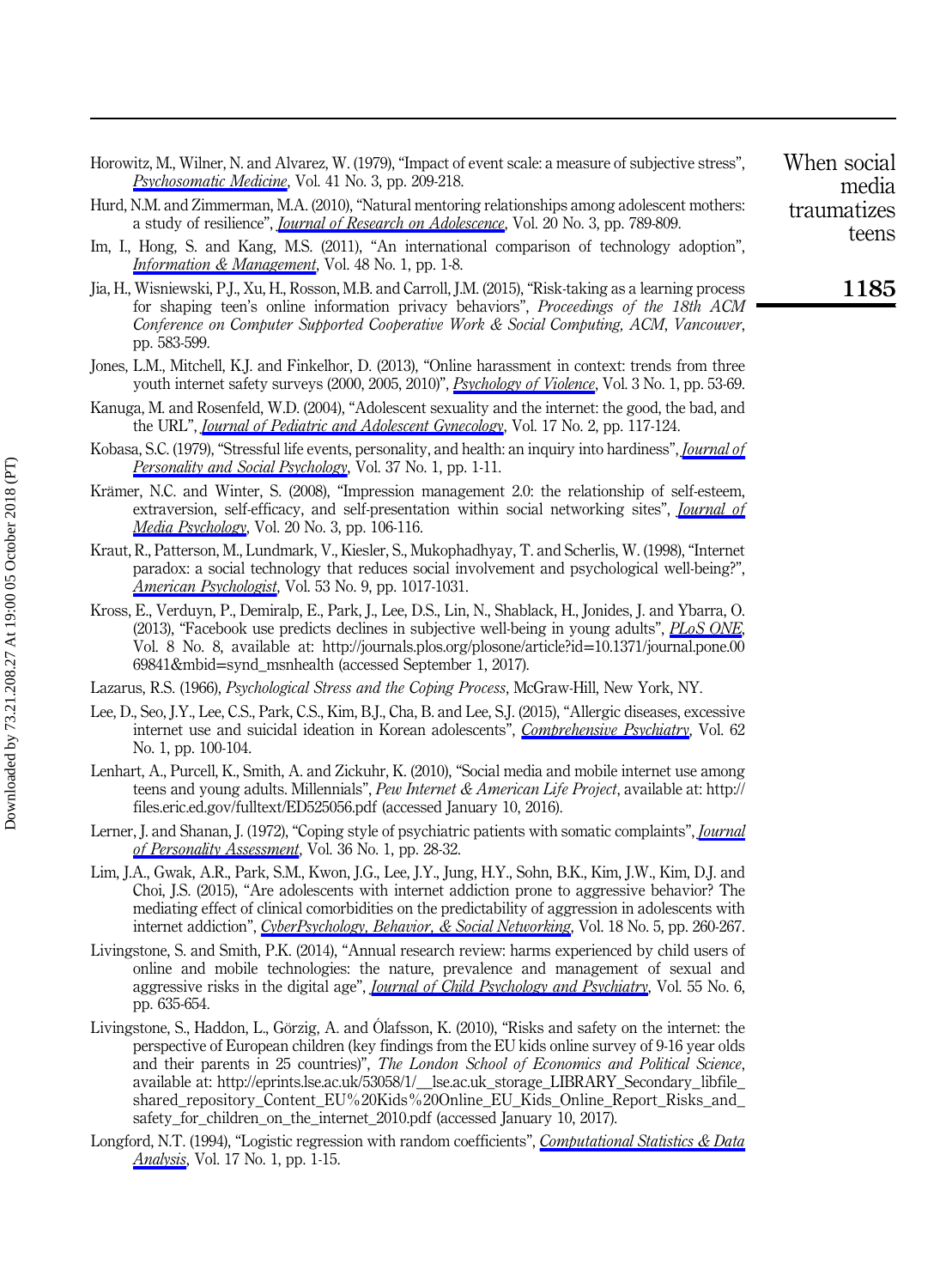| INTR<br>28,5 | McAllister, M. and McKinnon, J. (2009), "The importance of teaching and learning resilience in the<br>health disciplines: a critical review of the literature", <i>Nurse Education Today</i> , Vol. 29 No. 4,<br>pp. 371-379.                                                                        |
|--------------|------------------------------------------------------------------------------------------------------------------------------------------------------------------------------------------------------------------------------------------------------------------------------------------------------|
|              | McCarty, C., Prawitz, A.D., Derscheid, L.E. and Montgomery, B. (2011), "Perceived safety and teen risk<br>taking in online chat sites", CyberPsychology, Behavior, & Social Networking, Vol. 14 No. 3,<br>pp. 169-174.                                                                               |
| 1186         | Madden, M., Lenhart, A., Cortesi, S., Gasser, U., Duggan, M., Smith, A. and Beaton, M. (2013), "Teens,<br>social media, and privacy", Pew Research Center, available at: www.kidsenjongeren.nl/wp-content/<br>uploads/2013/05/PIP_TeensSocialMediaandPrivacy_FINAL.pdf (accessed September 1, 2017). |
|              | Magaud, E., Nyman, K. and Addington, J. (2013), "Cyberbullying in those at clinical high risk for<br>psychosis: cyberbullying and early psychosis", <i>Early Intervention in Psychiatry</i> , Vol. 7 No. 4,<br>pp. 427-430.                                                                          |
|              | Mäntymäki, M. and Islam, A.K.M.N. (2016), "The janus face of Facebook: positive and negative sides of<br>social networking site use", <i>Computers in Human Behavior</i> , Vol. 61, pp. 14-26.                                                                                                       |
|              | Mishna, F. and Alaggia, R. (2005), "Weighing the risks: a child's decision to disclose peer victimization",<br>Children & Schools, Vol. 27 No. 4, pp. 217-226.                                                                                                                                       |
|              | Mitchell, K.J., Jones, L., Finkelhor, D. and Wolak, J. (2014), "Trends in unwanted online experiences and<br>sexting", available at: https://scholars.unh.edu/ccrc/49/ (accessed September 1, 2017).                                                                                                 |
|              | Mitchell, K.J., Finkelhor, D., Wolak, J., Ybarra, M.L. and Turner, H. (2011), "Youth internet victimization<br>in a broader victimization context", <i>Journal of Adolescent Health</i> , Vol. 48 No. 2, pp. 128-134.                                                                                |
|              | Nie, N.H. and Erbring, L. (2000), "Internet and society", in Compaine, B.M. (Ed.), The Digital Divide:<br>Facing a Crisis or Creating a Myth, MIT Press, Cambridge, MA.                                                                                                                              |
|              | O'Keeffe, G.S. and Clarke-Pearson, K. (2011), "The impact of social media on children, adolescents, and<br>families", <i>Pediatrics</i> , Vol. 127 No. 4, pp. 800-804.                                                                                                                               |
|              | Olagunju, A.O. (2009), "Harmonizing the interests of free speech, obscenity, and child pornography in<br>cyberspace: the new roles of parents, technology, and legislation for internet safety", The<br><i>Scientific World Journal</i> , Vol. 9 No. 1, pp. 1260-1272.                               |
|              | Orel, A., Campbell, M., Wozencroft, K., Leong, E. and Kimpton, M. (2015), "Exploring university<br>students' coping strategy intentions for cyberbullying", <i>Journal of Interbersonal Violence</i> , Vol. 32<br>No. 3, pp. 446-462.                                                                |
|              | Ozer, E.J., Best, S.R., Lipsey, T.L. and Weiss, D.S. (2008), "Predictors of posttraumatic stress disorder<br>and symptoms in adults: a meta-analysis", <i>Psychological Trauma: Theory, Research, Practice,</i><br><i>and Policy</i> , Vol. 129 No. 1, pp. 3-36.                                     |
|              | Perrin, S., Meiser-Stedman, R. and Smith, P. (2005), "The children's revised impact of event scale<br>(CRIES): validity as a screening instrument for PTSD", <i>Behavioral and Cognitive Psychotheraby</i> ,<br>Vol. 33 No. 4, pp. 487-498.                                                          |
|              | Peters, R. (2006), "It will take more than parental use of filtering software to protect children<br>from internet pornography", New York University Review of Law & Social Change, Vol. 31 No. 4,<br>pp. 829-842.                                                                                   |
|              | Pinter, A., Wisniewski, P., Xu, H., Rosson, M.B. and Carroll, J. (2017), "Adolescent online safety: moving<br>beyond formative evaluations to designing solutions for the future", <i>Proceedings of the 2017</i><br>Conference on Interaction Design and Children, ACM, Stanford, CA, pp. 352-357.  |

- Ranney, M.L., Patena, J.V., Nugent, N., Spirito, A., Boyer, E., Zatzick, D. and Cunningham, R. (2016), "PTSD, cyberbullying and peer violence: prevalence and correlates among adolescent emergency department patients", [General Hospital Psychiatry](https://www.emeraldinsight.com/action/showLinks?doi=10.1108%2FIntR-02-2017-0077&crossref=10.1016%2Fj.genhosppsych.2015.12.002&citationId=p_85), Vol. 39 No. 1, pp. 32-38.
- Raskauskas, J. and Huynh, A. (2015), "The process of coping with cyberbullying: a systematic review", [Aggression and Violent Behavior](https://www.emeraldinsight.com/action/showLinks?doi=10.1108%2FIntR-02-2017-0077&crossref=10.1016%2Fj.avb.2015.05.019&citationId=p_86), Vol. 23 No. 1, pp. 118-125.
- Rice, E., Winetrobe, H., Holloway, I.W., Montoya, J., Plant, A. and Kordic, T. (2015), "Cell phone internet access, online sexual solicitation, partner seeking, and sexual risk behavior among adolescents", [Archives of Sexual Behavior](https://www.emeraldinsight.com/action/showLinks?doi=10.1108%2FIntR-02-2017-0077&crossref=10.1007%2Fs10508-014-0366-3&isi=000351152500019&citationId=p_87), Vol. 44 No. 3, pp. 755-763.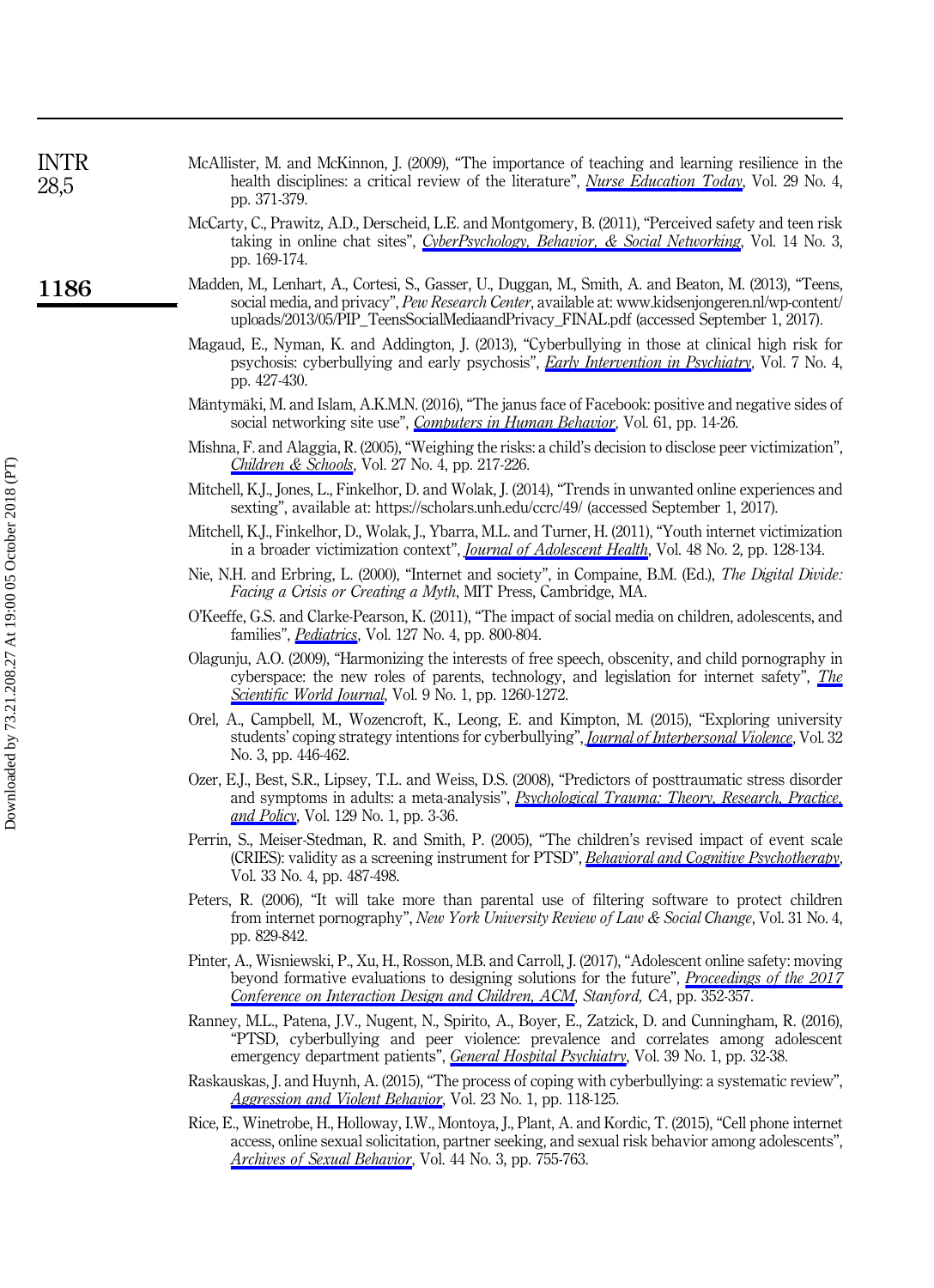- Rose, C. (2011), "The security implications of ubiquitous social media", International Journal of Management & Information Systems, Vol. 15 No. 1, pp. 35-40.
- Royal Society for Public Health (2017), "Social media and young people's mental health and wellbeing", available at: [www.rsph.org.uk/our-work/policy/social-media-and-young-people-s-mental-health](www.rsph.org.uk/our-work/policy/social-media-and-young-people-s-mental-health-and-wellbeing.html)[and-wellbeing.html](www.rsph.org.uk/our-work/policy/social-media-and-young-people-s-mental-health-and-wellbeing.html) (accessed May 25, 2017).
- Saunders, P.A., Ruth, J., Latella, L. and Talisman, N. (2016), "Communicative coping behavior checklist: observation of persons with dementia in the home environment", [The Gerontologist](https://www.emeraldinsight.com/action/showLinks?doi=10.1108%2FIntR-02-2017-0077&crossref=10.1093%2Fgeront%2Fgnw057&isi=000384760000002&citationId=p_90), Vol. 56 No. 4, pp. 63-69.
- Schmitz, B. and Wiese, B.S. (2006), "New perspectives for the evaluation of training sessions in self-regulated learning: time-series analyses of diary data", *[Contemporary Educational](https://www.emeraldinsight.com/action/showLinks?doi=10.1108%2FIntR-02-2017-0077&crossref=10.1016%2Fj.cedpsych.2005.02.002&isi=000234278800004&citationId=p_91)* [Psychology](https://www.emeraldinsight.com/action/showLinks?doi=10.1108%2FIntR-02-2017-0077&crossref=10.1016%2Fj.cedpsych.2005.02.002&isi=000234278800004&citationId=p_91), Vol. 31 No. 1, pp. 64-96.
- Sears, D.O. (1986), "College sophomores in the laboratory: influences of a narrow data base on social psychology's view of human nature", *[Journal of Personality and Social Psychology](https://www.emeraldinsight.com/action/showLinks?doi=10.1108%2FIntR-02-2017-0077&crossref=10.1037%2F0022-3514.51.3.515&isi=A1986D847600004&citationId=p_92)*, Vol. 51 No. 3, pp. 515-530.
- Slavtcheva-Petkova, V., Nash, V.J. and Bulger, M. (2015), "Evidence on the extent of harms experienced by children as a result of online risks: implications for policy and research", [Information,](https://www.emeraldinsight.com/action/showLinks?doi=10.1108%2FIntR-02-2017-0077&crossref=10.1080%2F1369118X.2014.934387&isi=000343233500004&citationId=p_93) [Communication & Society](https://www.emeraldinsight.com/action/showLinks?doi=10.1108%2FIntR-02-2017-0077&crossref=10.1080%2F1369118X.2014.934387&isi=000343233500004&citationId=p_93), Vol. 18 No. 1, pp. 48-62.
- Smith, P.K., Thompson, F. and Davidson, J. (2014), "Cyber safety for adolescent girls: bullying, harassment, sexting, pornography, and solicitation", *[Current Opinion in Obstetrics and](https://www.emeraldinsight.com/action/showLinks?doi=10.1108%2FIntR-02-2017-0077&crossref=10.1097%2FGCO.0000000000000106&isi=000341836200006&citationId=p_94)* [Gynecology](https://www.emeraldinsight.com/action/showLinks?doi=10.1108%2FIntR-02-2017-0077&crossref=10.1097%2FGCO.0000000000000106&isi=000341836200006&citationId=p_94), Vol. 26 No. 5, pp. 360-365.
- Snijders, T.A.B. and Bosker, R.J. (1994), "Modeled variance in two-level models", [Sociological Methods &](https://www.emeraldinsight.com/action/showLinks?doi=10.1108%2FIntR-02-2017-0077&crossref=10.1177%2F0049124194022003004&isi=A1994MU27800004&citationId=p_95) [Research](https://www.emeraldinsight.com/action/showLinks?doi=10.1108%2FIntR-02-2017-0077&crossref=10.1177%2F0049124194022003004&isi=A1994MU27800004&citationId=p_95), Vol. 22 No. 3, pp. 342-363.
- Spence Laschinger, H.K. and Nosko, A. (2015), "Exposure to workplace bullying and post-traumatic stress disorder symptomology: the role of protective psychological resources", *[Journal of](https://www.emeraldinsight.com/action/showLinks?doi=10.1108%2FIntR-02-2017-0077&crossref=10.1111%2Fjonm.12122&isi=000350645700012&citationId=p_96) [Nursing Management](https://www.emeraldinsight.com/action/showLinks?doi=10.1108%2FIntR-02-2017-0077&crossref=10.1111%2Fjonm.12122&isi=000350645700012&citationId=p_96)*, Vol. 23 No. 2, pp. 252-262.
- Tan, X., Qin, L., Kim, Y. and Hsu, J. (2012), "Impact of privacy concern in social networking web sites", *[Internet Research](https://www.emeraldinsight.com/action/showLinks?doi=10.1108%2FIntR-02-2017-0077&system=10.1108%2F10662241211214575&isi=000303299600005&citationId=p_97)*, Vol. 22 No. 2, pp. 211-233.
- Temple, J.R., Paul, J.A., van den Berg, P., Le, V.D., McElhany, A. and Temple, B.W. (2012), "Teen sexting and its association with sexual behaviors", [Archives of Pediatrics & Adolescent Medicine](https://www.emeraldinsight.com/action/showLinks?doi=10.1108%2FIntR-02-2017-0077&crossref=10.1001%2Farchpediatrics.2012.835&citationId=p_98), Vol. 166 No. 9, pp. 828-833.
- Van der Kolk, B.A. (1994), "The body keeps the score: memory and the evolving psychobiology of posttraumatic stress", *[Harvard Review of Psychiatry](https://www.emeraldinsight.com/action/showLinks?doi=10.1108%2FIntR-02-2017-0077&crossref=10.3109%2F10673229409017088&isi=A1994MW40100001&citationId=p_99)*, Vol. 1 No. 5, pp. 253-265.
- van Oosten, J.M. (2015), "Sexually explicit internet material and adolescents' sexual uncertainty: the role of disposition-content congruency", [Archives of Sexual Behavior](https://www.emeraldinsight.com/action/showLinks?doi=10.1108%2FIntR-02-2017-0077&isi=000373640400030&citationId=p_100), Vol. 45 No. 4, pp. 1-12.
- Venkatesh, V., Morris, M.G., Davis, G.B. and Davis, F.D. (2003), "User acceptance of information technology: toward a unified view", [MIS Quarterly](https://www.emeraldinsight.com/action/showLinks?doi=10.1108%2FIntR-02-2017-0077&crossref=10.2307%2F30036540&isi=000185196400005&citationId=p_101), Vol. 27 No. 3, pp. 425-478.
- Viégas, F.B. (2005), "Bloggers' expectations of privacy and accountability: an initial survey", [Journal of](https://www.emeraldinsight.com/action/showLinks?doi=10.1108%2FIntR-02-2017-0077&crossref=10.1111%2Fj.1083-6101.2005.tb00260.x&isi=000237100900012&citationId=p_102) [Computer-Mediated Communication](https://www.emeraldinsight.com/action/showLinks?doi=10.1108%2FIntR-02-2017-0077&crossref=10.1111%2Fj.1083-6101.2005.tb00260.x&isi=000237100900012&citationId=p_102), Vol. 10 No. 3, available at: [https://doi.org/10.1111/j.1083-](https://doi.org/10.1111/j.1083-6101.2005.tb00260.x) [6101.2005.tb00260.x](https://doi.org/10.1111/j.1083-6101.2005.tb00260.x) (accessed September 1, 2017).
- Walrave, M. and Heirman, W. (2011), "Disclosing or protecting? Teenagers' online self-disclosure", in Gutwirth, S., Poullet, Y., De Hert, P. and Leenes, R. (Eds), [Computers, Privacy and Data](https://www.emeraldinsight.com/action/showLinks?doi=10.1108%2FIntR-02-2017-0077&crossref=10.1007%2F978-94-007-0641-5_14&citationId=p_103) **[Protection: An Element of Choice](https://www.emeraldinsight.com/action/showLinks?doi=10.1108%2FIntR-02-2017-0077&crossref=10.1007%2F978-94-007-0641-5_14&citationId=p_103), Springer, Dordrecht, pp. 285-307.**
- Wells, M. and Mitchell, K.J. (2007), "Youth sexual exploitation on the internet: DSM-IV diagnoses and gender differences in co-occurring mental health issues", *[Child and Adolescent Social Work](https://www.emeraldinsight.com/action/showLinks?doi=10.1108%2FIntR-02-2017-0077&crossref=10.1007%2Fs10560-007-0083-z&citationId=p_104) [Journal](https://www.emeraldinsight.com/action/showLinks?doi=10.1108%2FIntR-02-2017-0077&crossref=10.1007%2Fs10560-007-0083-z&citationId=p_104)*, Vol. 24 No. 3, pp. 235-260.
- White, T.B. (2004), "Consumer disclosure and disclosure avoidance: a motivational framework", *[Journal](https://www.emeraldinsight.com/action/showLinks?doi=10.1108%2FIntR-02-2017-0077&crossref=10.1207%2Fs15327663jcp1401%262_6&isi=000220653900005&citationId=p_105)* [of Consumer Psychology](https://www.emeraldinsight.com/action/showLinks?doi=10.1108%2FIntR-02-2017-0077&crossref=10.1207%2Fs15327663jcp1401%262_6&isi=000220653900005&citationId=p_105), Vol. 14 No. 1, pp. 41-51.
- Wills, T.A., Blechman, E.A. and McNamara, G. (1996), "Family support, coping, and competence", in Hetherington, E.M. and Blechman, E.A. (Eds), Stress, Coping, and Resiliency in Children and Families, Routledge, New York, NY, pp. 107-133.